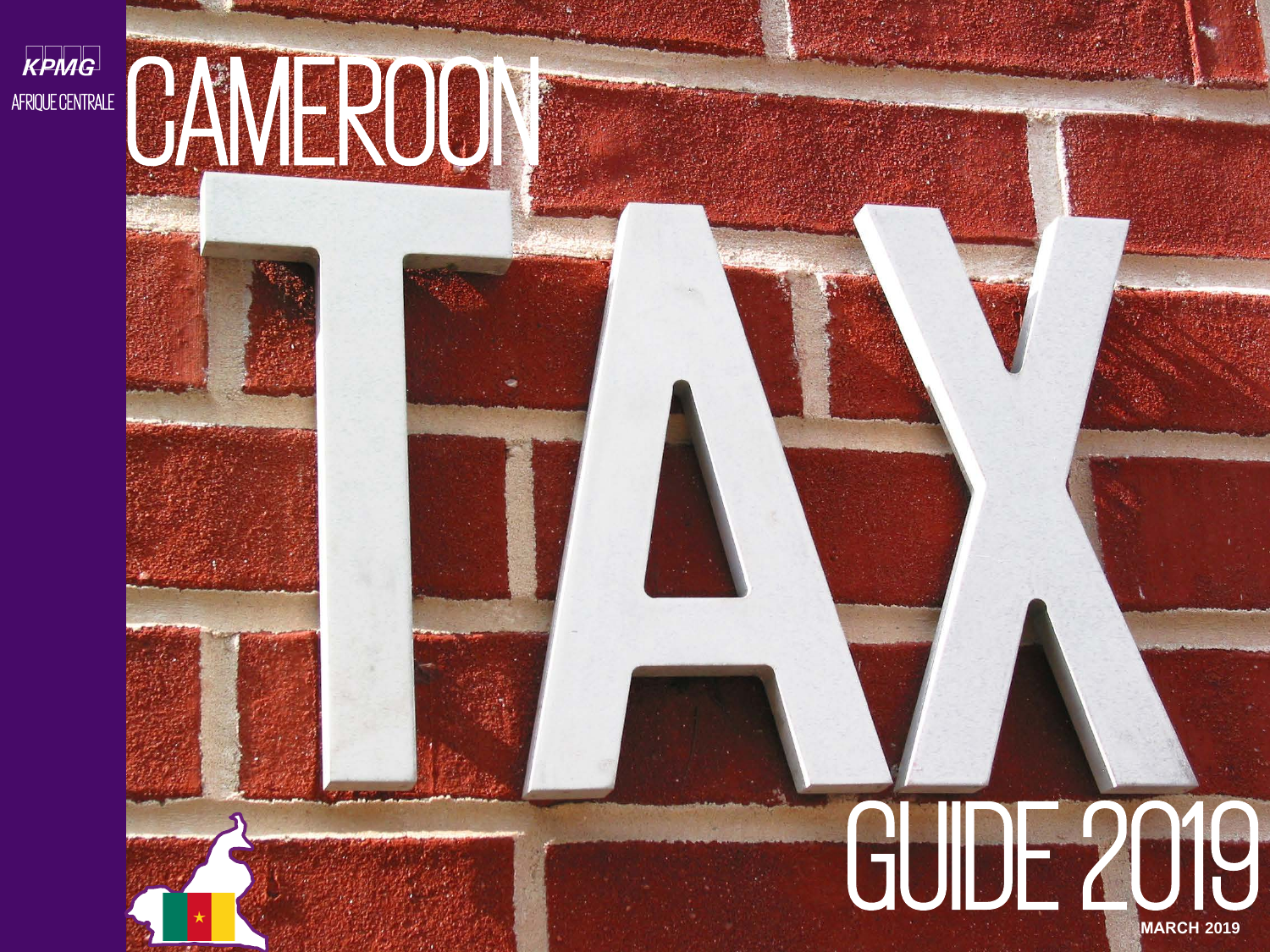#### **Income Tax**



#### **Business income**

The tax system under ordinary law for companies established in the Republic of Cameroon is codified in the General Tax Code and applied to both resident and non-resident companies. This tax is levied on categories of income as follows:

- o Profits or income made by companies and other corporate bodies
- o Salaries, wages, pensions and life annuities;
- o Income from stocks and shares;
- o Income from real estate;
- o Profits from handicraft, industrial and commercial activities;
- o Profits from farming business;
- o And profits from non-commercial and related profession.

The Standard corporate income tax rate is **30%**. An additional council tax of **10%** is applied making the total tax charge to be **33%**. The monthly minimum tax applied on the turnover is generally **2.2%, 3.3% or 5.5%** of turnover based on the tax regime to which the company belongs. The minimum tax is creditable against corporate tax due for the current financial year. In case of loss, the monthly amounts paid within the year is considered as corporate minimum tax.

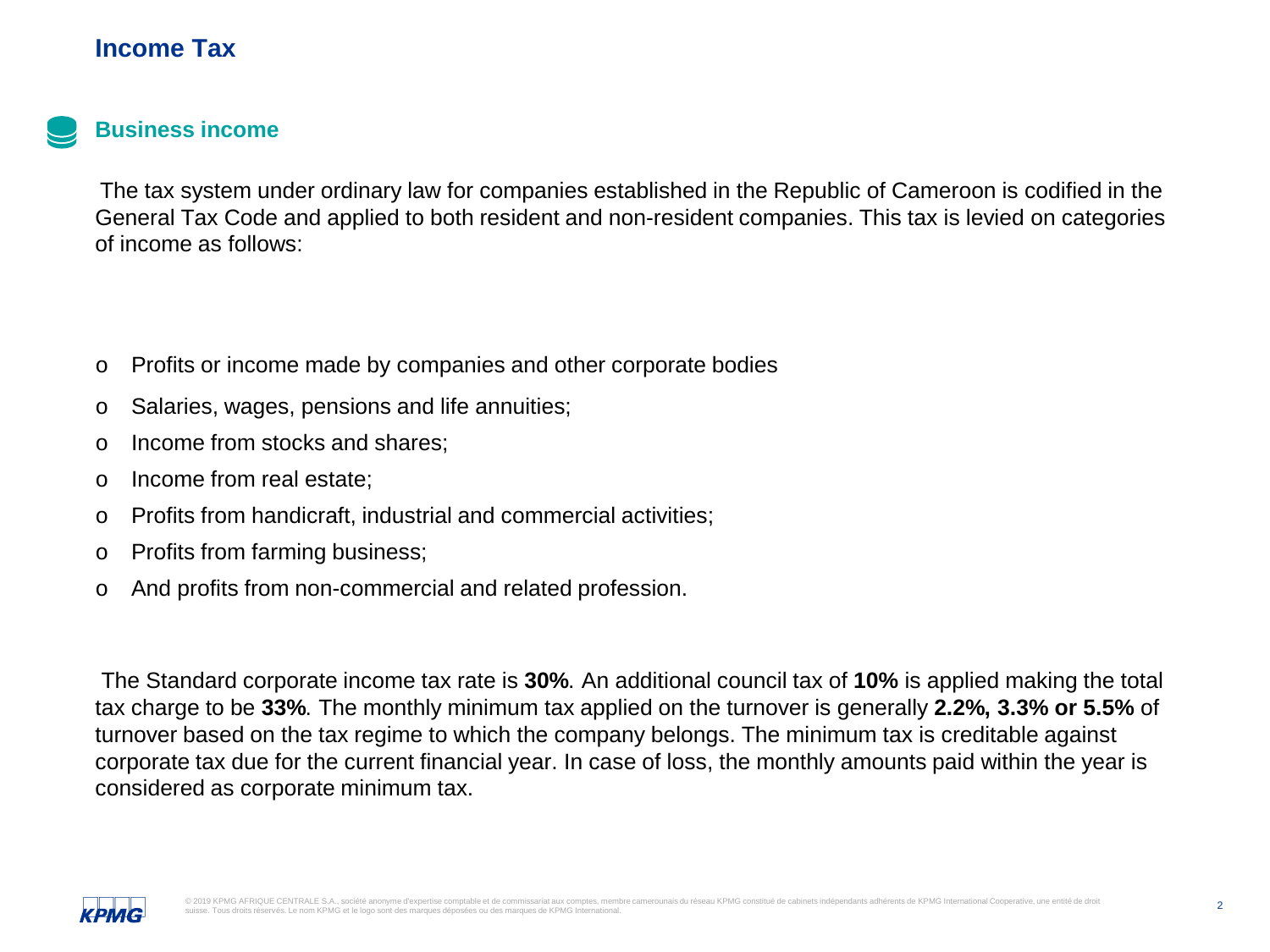# **Income Tax**

#### $|\mathbf{m}|$ **Rates**

#### **Resident Companies Resident Individuals**

**Resident Individuals**

16.5%

Progressive; 10% - 35%



• **Personal income tax**

16.5%

16.5%

- **Capital gains**
- **Dividends**
- **Interest**
- **Contributions to the National housing fund**
	- **E.C: Employee's Contribution**

**E.C: 1% Er.C: 1.5%**

**1%**

- **Contributions to the Er.C: Employer's National Employment Fund**
- - **contribution**

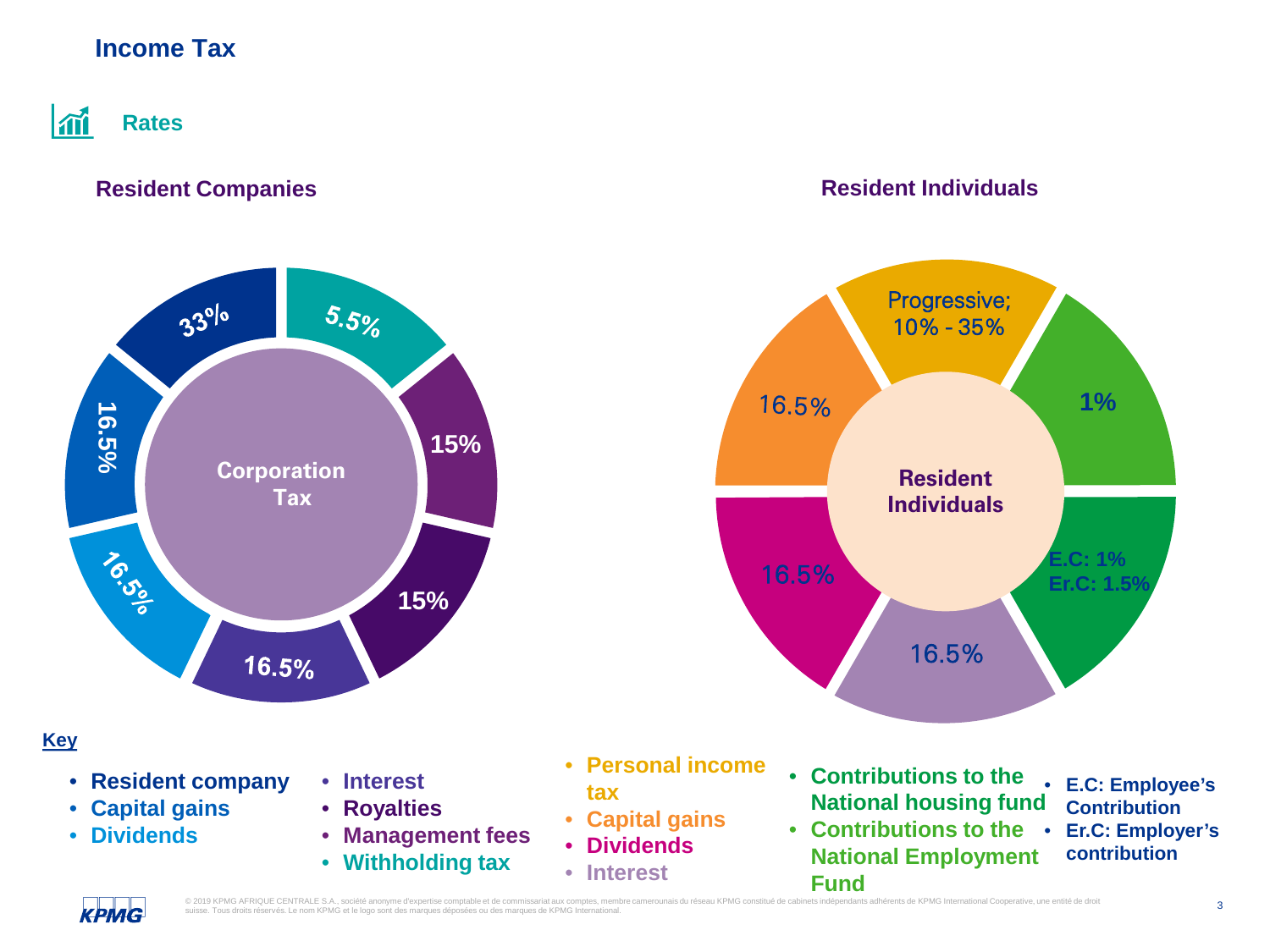# **Income Tax**

#### **Non-residents**



\*Final tax withheld at source (rate may be varied by applicable tax treaty)

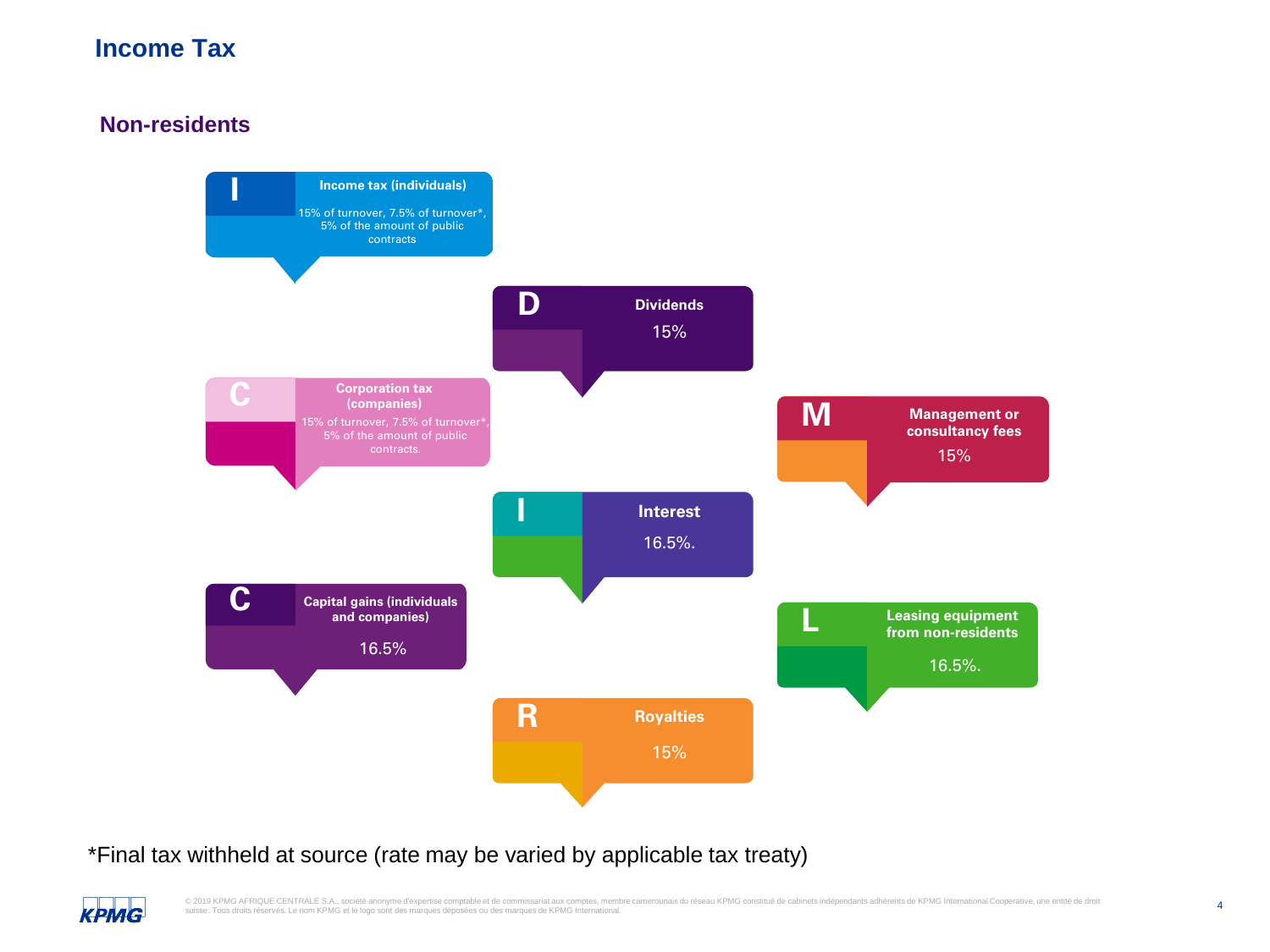

The Cameroonian legislator subject to income tax at the rate of **16.5%**, all profits from transfer of stocks, bonds and other capital shares.

Thereby, the following shall be taxable as income from movable capital, net overall capital gains realized in Cameroon or abroad during the transfer, even indirectly of shares, debentures and other capital shares of enterprises governed by Cameroonian law, including entitlement relating to natural resources.

It is possible in the framework of a tax treaty to have a particular rate for capital gains.

### **Transfer pricing and thin capitalization rules (1/2)**

The regulations on transfer pricing have been improved in the last four finance law with the aim to ensure that related party transactions are conducted on arm's length terms.

For this purpose, the General Tax Code specifies that for the assessment of the company tax payable by companies which are controlled by, or which control an undertaking established outside Cameroon, the profits indirectly transferred to the latter by increasing or reducing the purchase or selling price, or by any other means, shall be incorporated in the results shown by their accounts.

The same shall apply to undertakings which are controlled by an undertaking or group likewise in control of undertakings established outside Cameroon.

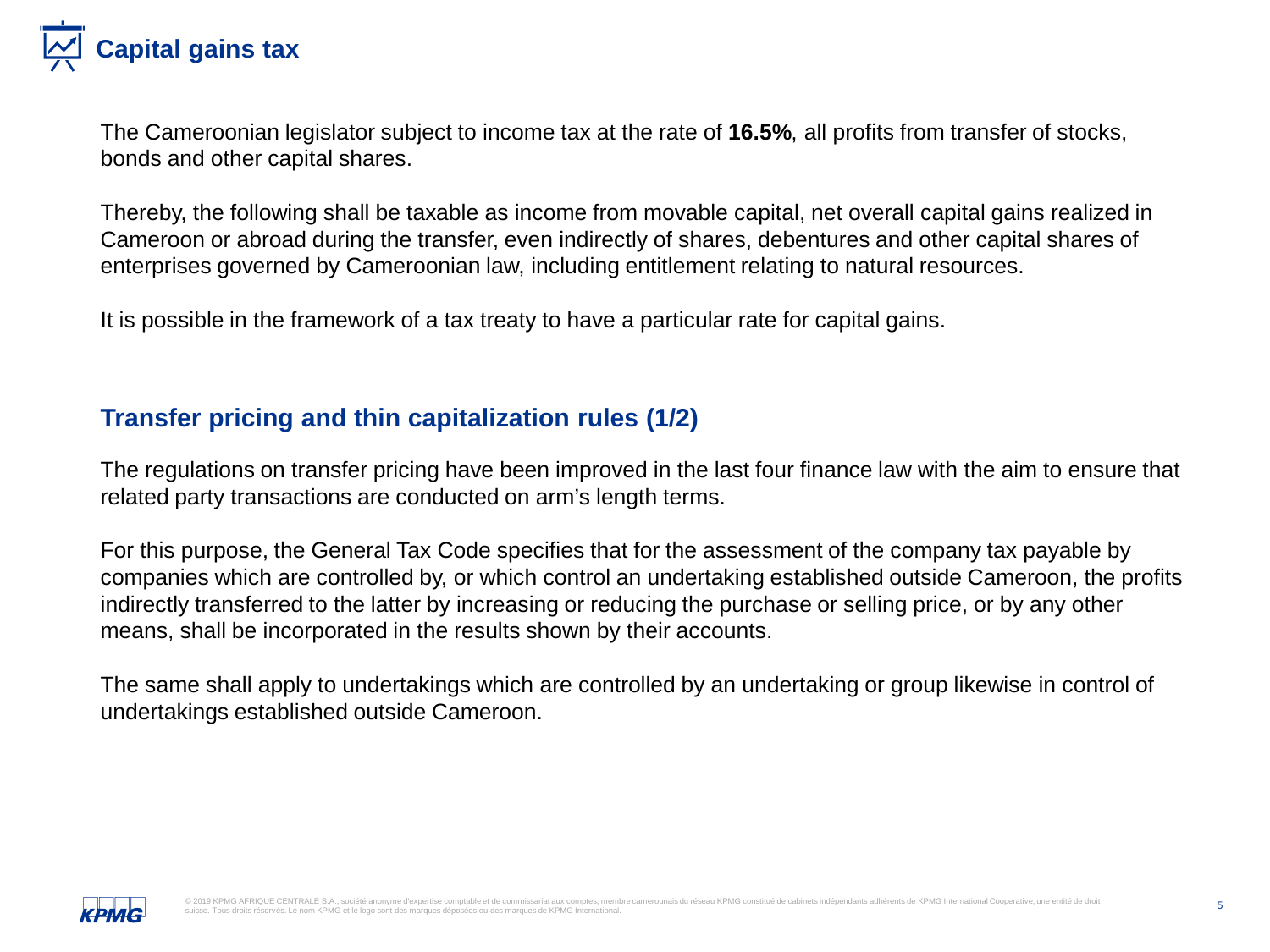### **Transfer pricing and thin capitalization rules (2/2)**

Furthermore, since 2012, the Cameroonian Tax Administration has introduced the filing of the Transfer Pricing documentation prior to the execution of tax audits and has extended the duration of tax audit involving Transfer Pricing issues. Since the 2019 finance law, the submission of the transfer pricing documentation is required prior to the reception of annual tax return.

Besides that, the thin capitalization rules have been clearly defined by the Cameroonian legislator. In this regard, it is specified in the General Tax Code that interests on current accounts of partners or shareholders provided that their rates do not exceed the TIAO rate advances increased by **2 points**. However, such deduction shall be possible with respect to partners who directly or indirectly own at least of **25%** of the share capital or corporate voting rights only if:

The sums of money made available by all the partners do not exceed two and half times the amount of equity. Otherwise, interest on excess amount shall not be deductible;

The interest paid to said partners does not exceed **25%** of profits before corporate tax and before deduction of the said interest and depreciation taken into account in determining such profit. Otherwise, the excess amount of interest shall not be deductible.

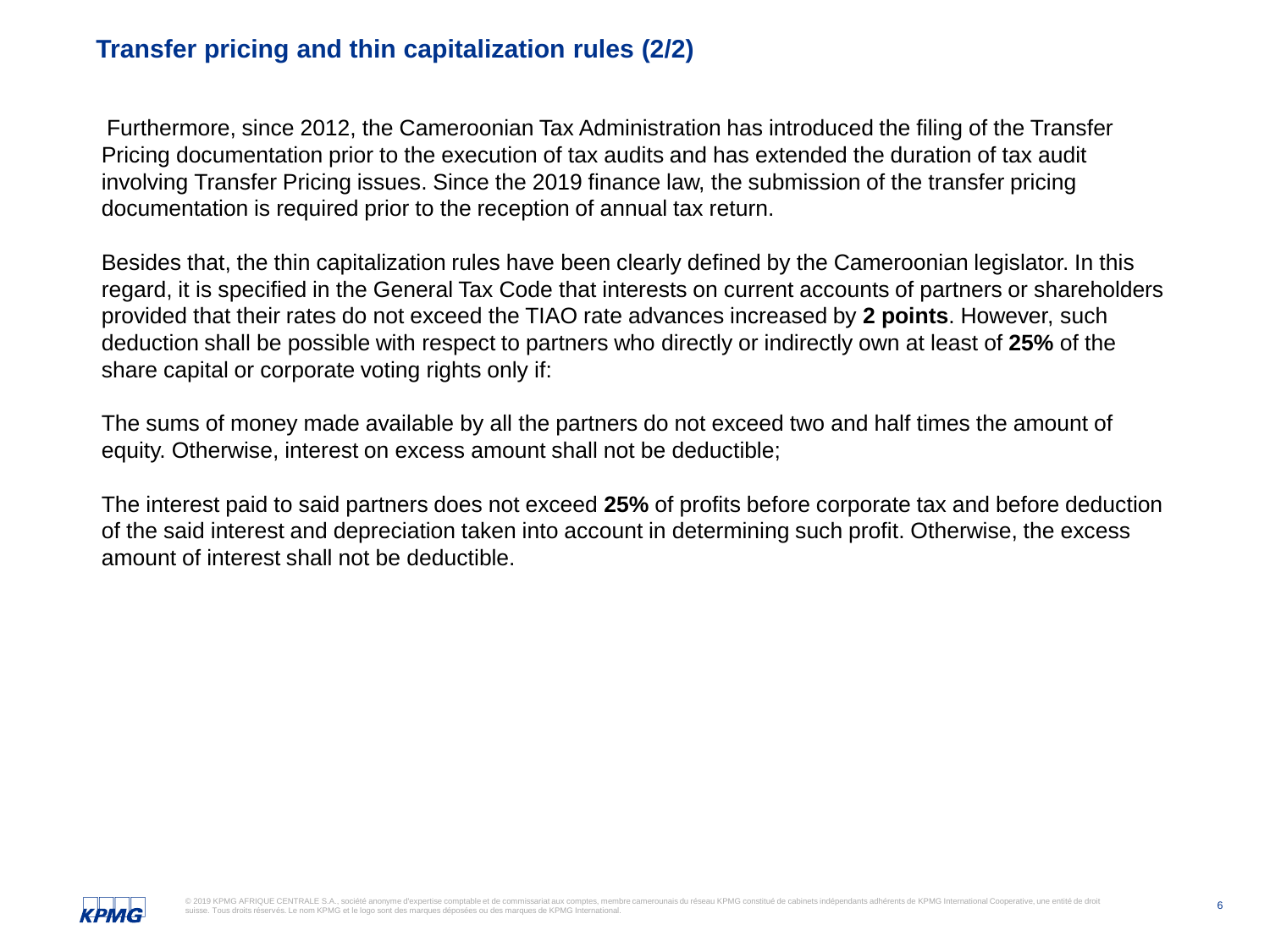#### **Other taxes**



#### **Real estate taxes on developed and undeveloped properties**

**Tax on real estate property levied annually on rental value of developed and undeveloped properties. Rate is 0.1% of the value. Withholding tax at rate of 15% is applicable on income from renting out built-on or non-built-on property situation in Cameroon.**

# **Business license duty**

**B Any natural person or corporate body of Cameroonian or foreign nationality carrying out any economic, commercial or industrial activity or any other profession not exempted by law shall be required to obtain a business license. The business License shall be assessed on the annual turnover declared by the taxpayer. The new companies are exempted from Business License for a period of one (01) year.**

КРМG

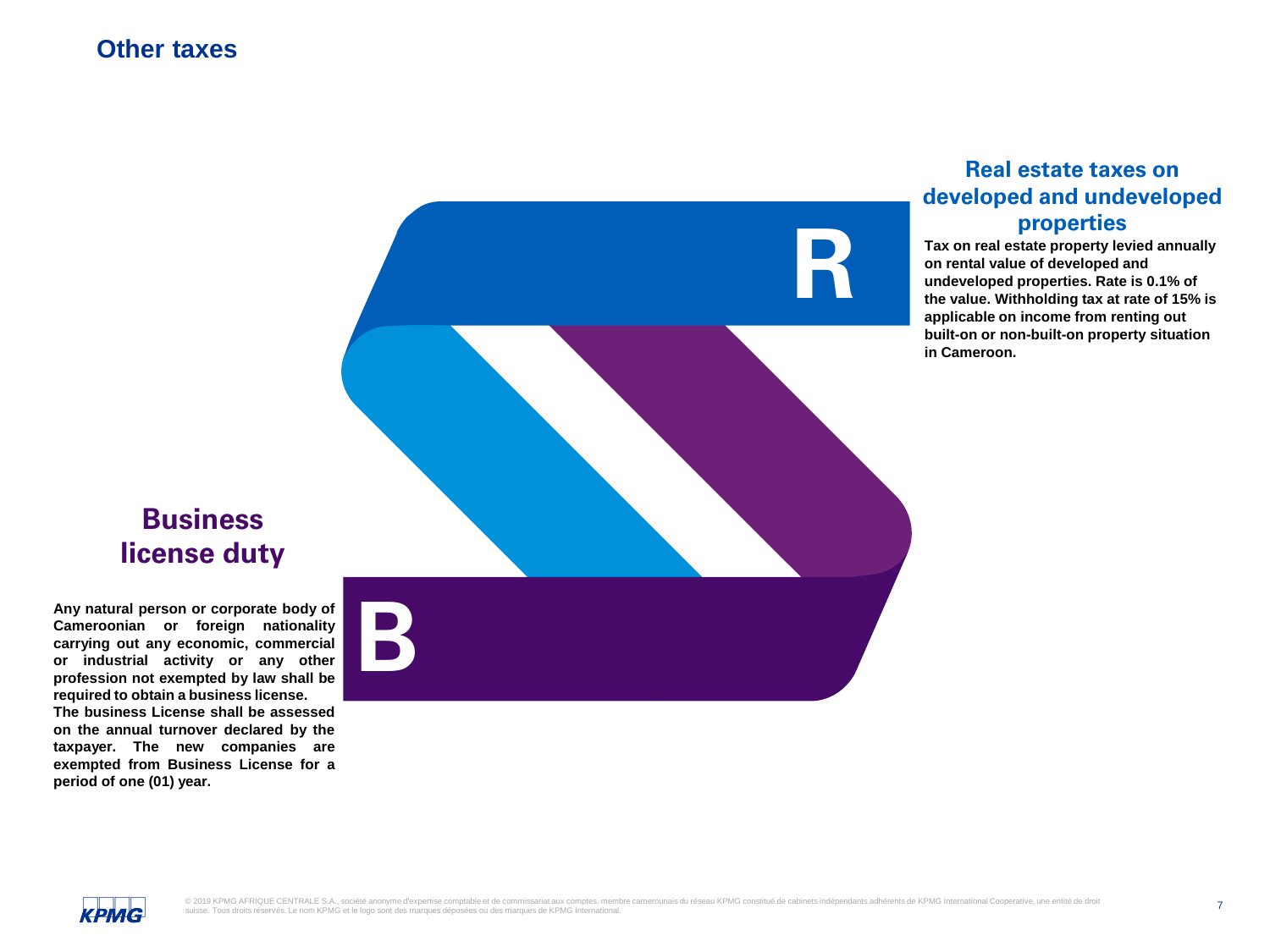#### **Double tax relief and tax treaties**

No unilateral double taxation relief is granted under domestic tax law in respect of foreign taxes paid. Bilateral relief is provided under Cameroonian tax treaties.

Withholding tax on payments to countries with which Cameroon has a DTA:

\*CEMAC: Economic and Monetary Community of Central African Countries (Cameroon, Central African Republic, Chad, Congo Republic, Equatorial Guinea, Gabon)

| <b>Type of</b><br>income | <b>France</b> | <b>Canada</b> | <b>Tunisia</b> | <b>South Africa</b> | <b>CEMAC*</b>                                                                                                                                                                      |
|--------------------------|---------------|---------------|----------------|---------------------|------------------------------------------------------------------------------------------------------------------------------------------------------------------------------------|
| <b>Dividends</b>         | 15%           | 16.5%         | 12%            | 10%, 15%            | Rate applicable in the company's tax<br>resident country                                                                                                                           |
| Interest                 | 15%           | 16.5%         | 15%            | 10%                 | Rate applicable in the company's tax<br>resident country                                                                                                                           |
| <b>Royalties</b>         | 15%           | 15%           | 15%            | 10%                 | For real estate: rate applicable in the<br>country where the property is located For<br>copyrights, licenses and patents:<br>exemption in the country where the<br>rights derived. |
| <b>Management Fees</b>   | 15%           | 15%           | 15%            |                     | N/A                                                                                                                                                                                |

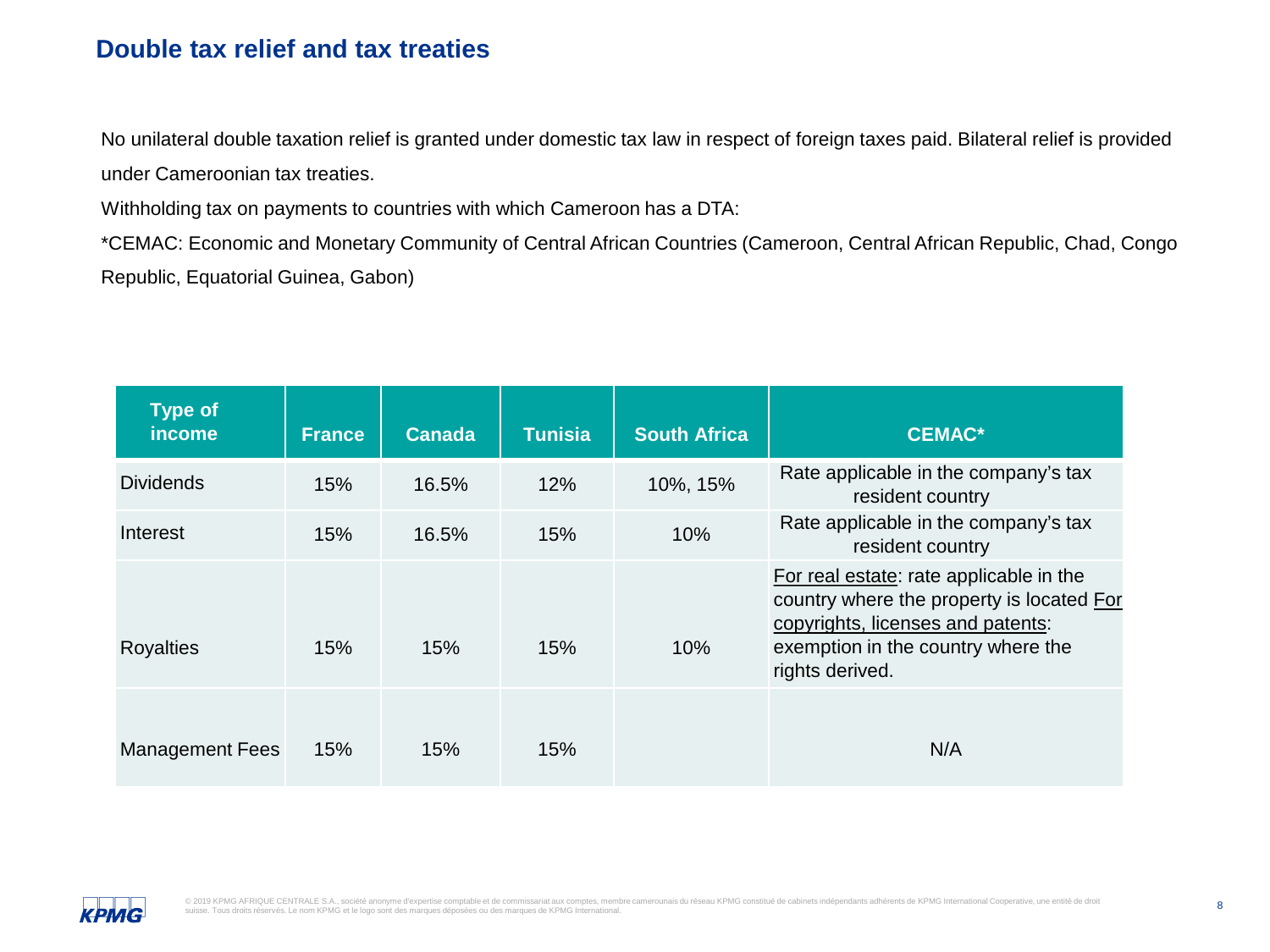

#### **Taxable income**

Income from salaries, wages, allowances, emoluments, pensions and life annuities; where the remunerated activity is carried out in Cameroon.

#### **Basis of assessment**

The basis of assessment shall be the gross amount of salaries, allowances, emoluments, wages, pensions and life annuities as well as benefits in kind or in cash granted to the persons concerned.

The following scale is applicable to the gross taxable salary:



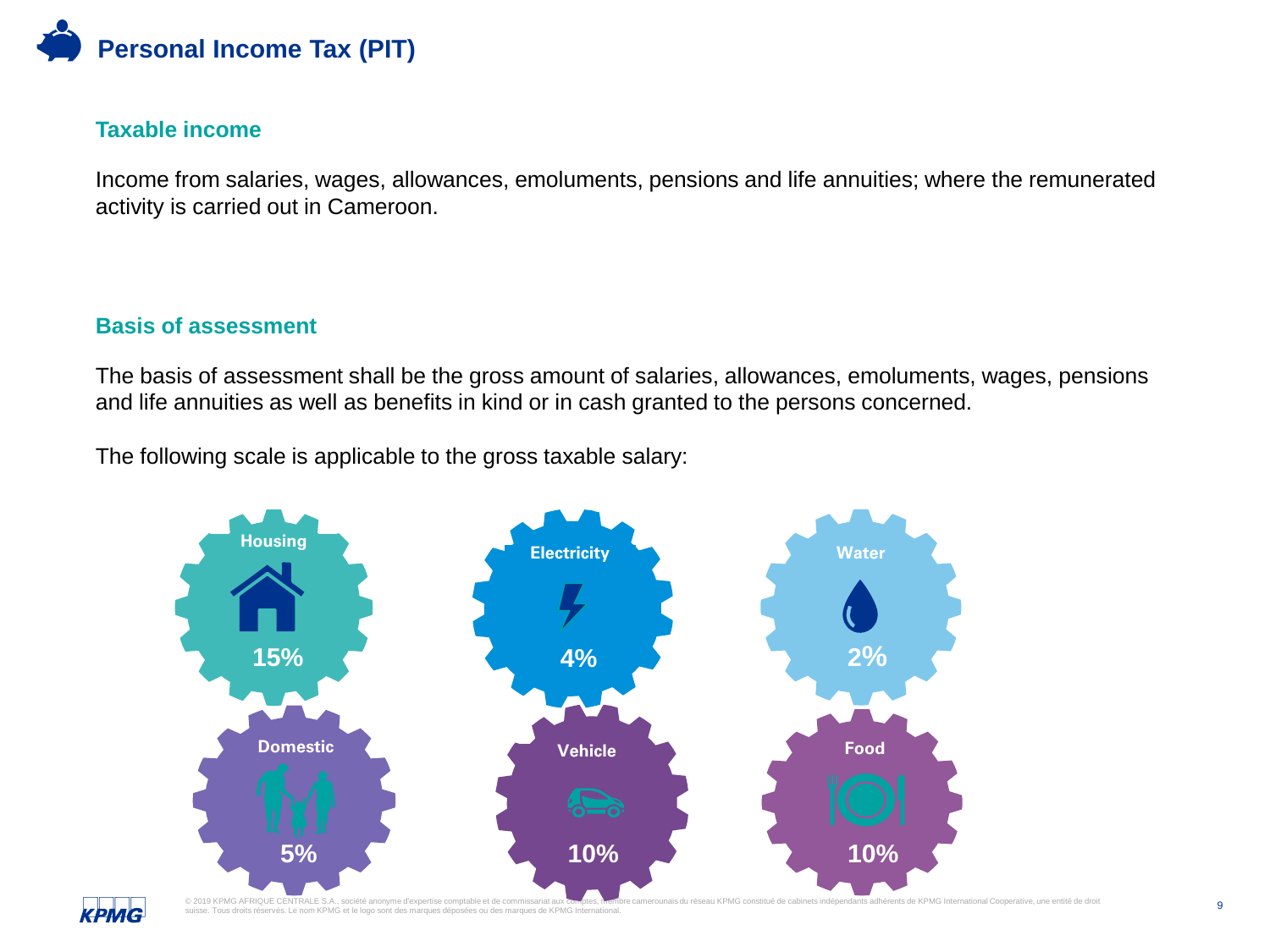# **Personal Income Tax (PIT)**

The basis of assessment of the personal income tax shall be the sum of each type of category of net income earned by the taxpayer within on tax year, after an abatement of a fixed amount of **CFAF 500,000** concerning wages and salaries.

The net taxable income shall be determined by deducting the gross amount paid and the benefits in kind or cash granted, the business expenses calculated at the fixed rate of **30%**, as well as the contributions paid to the state, the National Social Insurance Fund (NSIF) for compulsory retirement.

#### **Calculation of PIT**

КРМG

The calculation of personal income tax is done by applying the following scale to the **overall net income**  rounded down to the nearest thousand francs:



#### The calculated PIT shall be increased by **10%** representing additional council taxes.

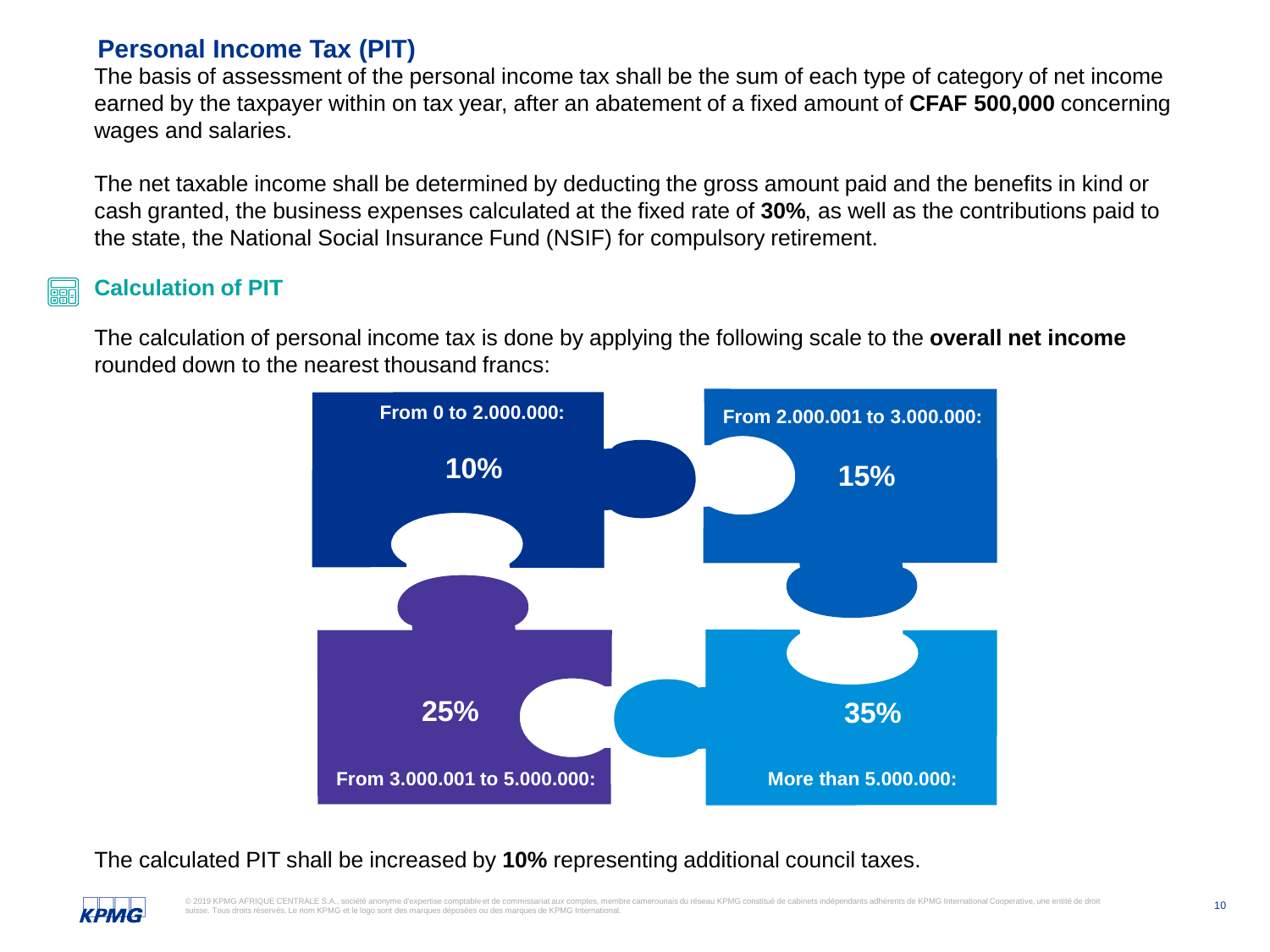#### **Taxes on salaries**

- o **Contribution to the Housing Loans Fund: 1%** for employees and **1.5%** for employers on the monthly salary;
- o **Contribution to the Employment Fund:** The national contribution to the employment fund is paid monthly by employers at the rate of **1%** on the same basis as the national housing fund.
- o **Local development tax***:* is a direct Council tax collected for the basic facilities and services provided to the populations, notably street lighting, sanitation, refuse collection, ambulance services, drinking water supply, electrification. The rates vary depending on whether it is an employee or persons liable to discharge tax or business license from **3,000 to 90,000 FCFA per year.**
- o **Audiovisual communication tax***:* are subject to this tax, the employees of all sectors and natural persons and corporate bodies who pay the business license. The tax amount bracket varies between **0 and 13,000 FCFA** and is based on the gross salary.

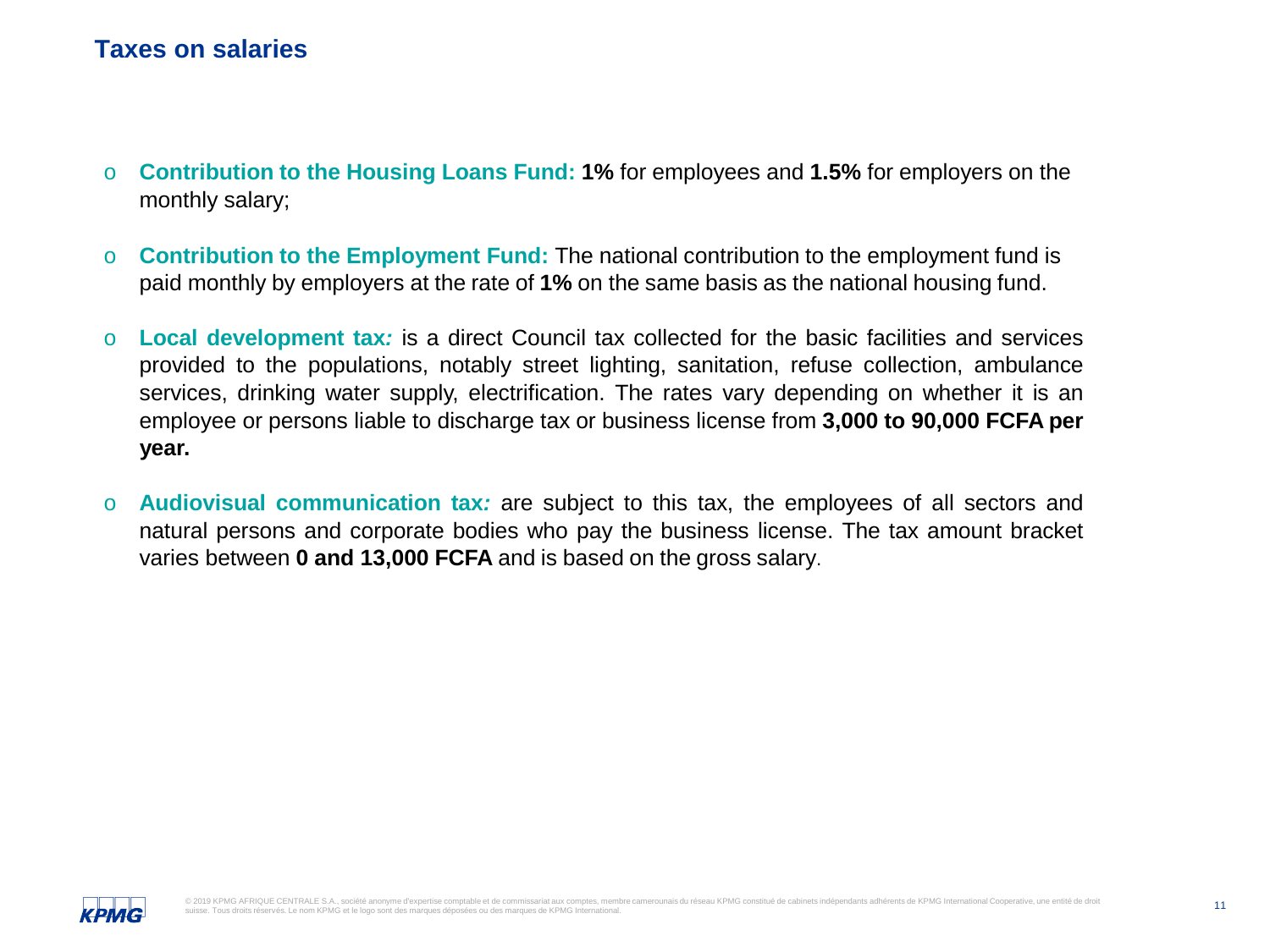Subject to international tax treaties, a special tax is hereby instituted at an overall rate of **15%** on income paid to natural persons and corporate bodies domiciled out of Cameroon, by enterprises or establishments based in Cameroon, the State or regional and local authorities, as remuneration for various services.

For example, the following remunerations are submitted to special income tax:

Copyright related to all literary or artistic works regardless of the mode, value, genre or purpose, particularly literary works, musical compositions;

Remuneration paid for the use or transfer of use of software, construed as computer applications and programs relating to the operation or functioning of an enterprise;

the sale or leasing of licenses to use patents, trademarks, processes and secret formulae;

the leasing of, or right to use cinema films or TV programs and films;

remuneration for supply of information relating to industrial, commercial or scientific experiments and the leasing of industrial, commercial or scientific equipment;

remuneration for studies as well as technical, financial or accounting assistance;

remuneration paid to companies engaged in drilling, research or assistance work on behalf of oil companies; audiovisual services with digital content;

Generally, amounts paid abroad, as remuneration for various services provided or used in Cameroon.

The basis of assessment shall be the gross amount of the levies and remuneration referred to above. Gross amount shall mean various kinds of remuneration including the special income tax.

The 2019 new finance law introduces an extra-abated rate of SIT of **2%** on income paid abroad for the rendering of maritime services.

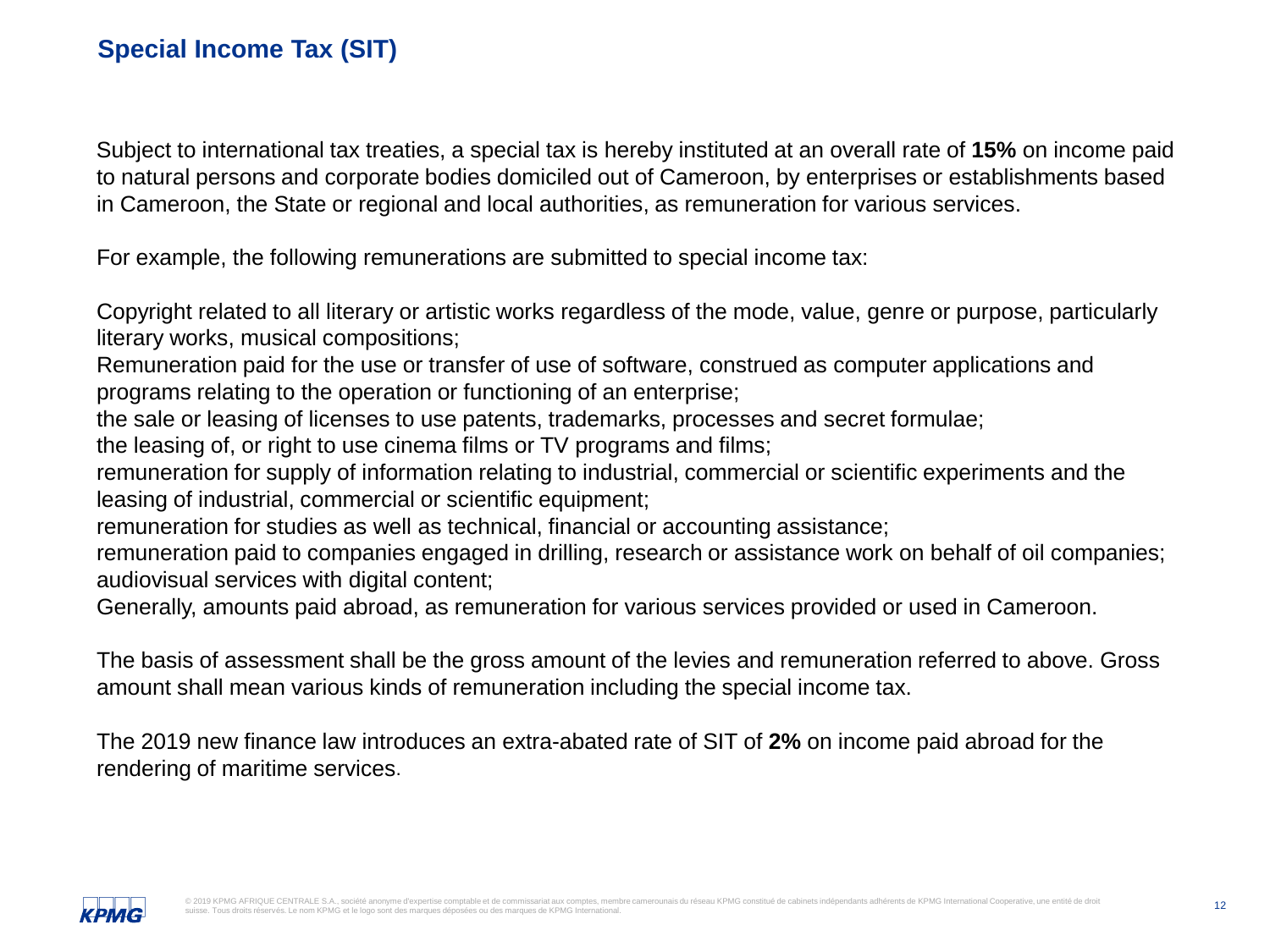# **Property Tax**

Property tax is due annually on real estate properties built or not situated in Cameroon. The following are exempted from the property tax :

State, decentralized collectivities, public establishment with no commercial and industrial activities; Public hospitals, private and public schools ;

Religious organizations and cultural or humanitarian associations declared of public utility, in terms of their buildings used for non-profit use;

For industrial, agricultural, livestock and fisheries enterprise regarding their constructions for factory use, sheds or warehouses, except for office buildings thereon;

International organizations which have signed agreements with Cameroon;

In the diplomatic representative, subject to reciprocity;

Are also exempted land used exclusively for agriculture, livestock and / or fisheries.

The rate of property tax is fixed at 0.1% of the value of land and buildings as reported by the owner.

# **Value Added Tax (VAT)**

Value added tax (VAT) is levied on natural persons or legal entities, including authorities and bodies governed by public law which, usually or occasionally carry out taxable transactions.

These persons shall be liable for VAT regardless of their turnover achieved, their situation in relation to other taxes and the nature or form of their activities. There are two rates of the VAT:

- o **General rate**: 19.25% including additional council taxes;
- o **Zero rate**: 0% for exportation sales.

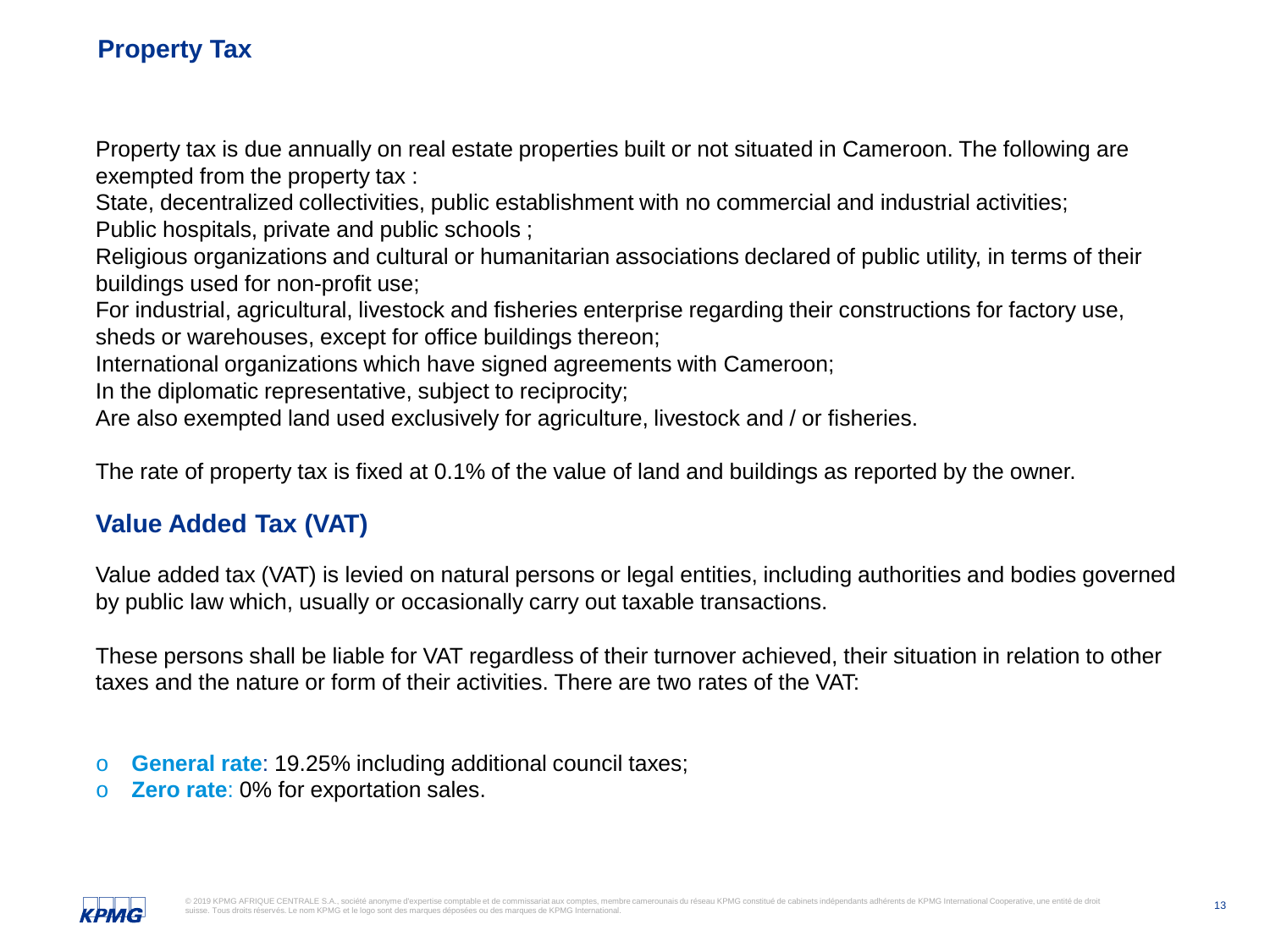# **Value Added Tax (VAT)**

#### **Territoriality**

Transactions carried out in Cameroon even when the residence or head office of the real taxpayer is situated outside Cameroon shall be subject to VAT.

#### **Taxable operations**

The following operations are submitted to VAT :

Supply of goods;

Provision of services and construction works;

Importations ;

Transfers of assets elements (except those on the list of non taxable goods provided by section 241 of customs code);

Selling of second hand materials by professionals;

Real estate transactions carried out by real estate developers ;

Health care insurance;

Sales of petroleum products imported or produced in Cameroon ;

Transactions carried out by enterprises approved under the Free Zone regime;

Games of chance and games of entertainment;

Insurance premiums, except for pensions, health, life and death policies.

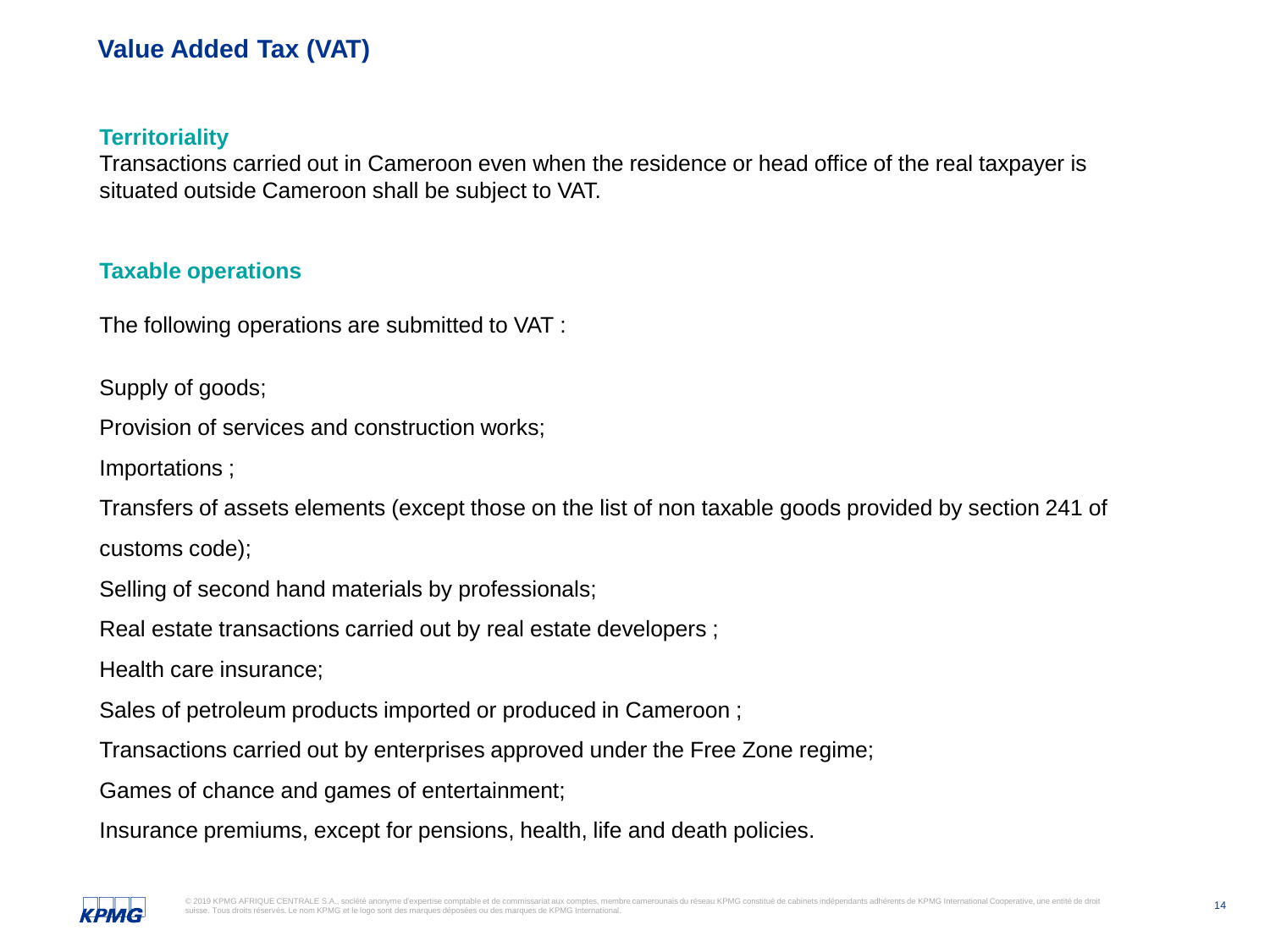# **Excise duty**

An ad valorem and specific excise duty on products is instituted. Generally, excise duty is applicable on the following products: Wines of fresh grapes, cigars and cigarettes, cosmetics, beers, telephone and internet operations.

Rules applicable on VAT relating to persons liable, taxable operations, exoneration and territoriality are also applicable to excise duty.

#### **Rates**

Rates shall be fixed as follows:



Rates are applied on goods and services locally produced or imported. The additional council tax added to the general rate is applied on local goods and services and on imported goods.

The 2019 Finance Law institutes a limit on the specific excise duty on non returnable packaging of products other than alcoholic and gaseous beverages which is fixed at **10%** of the value of the product.

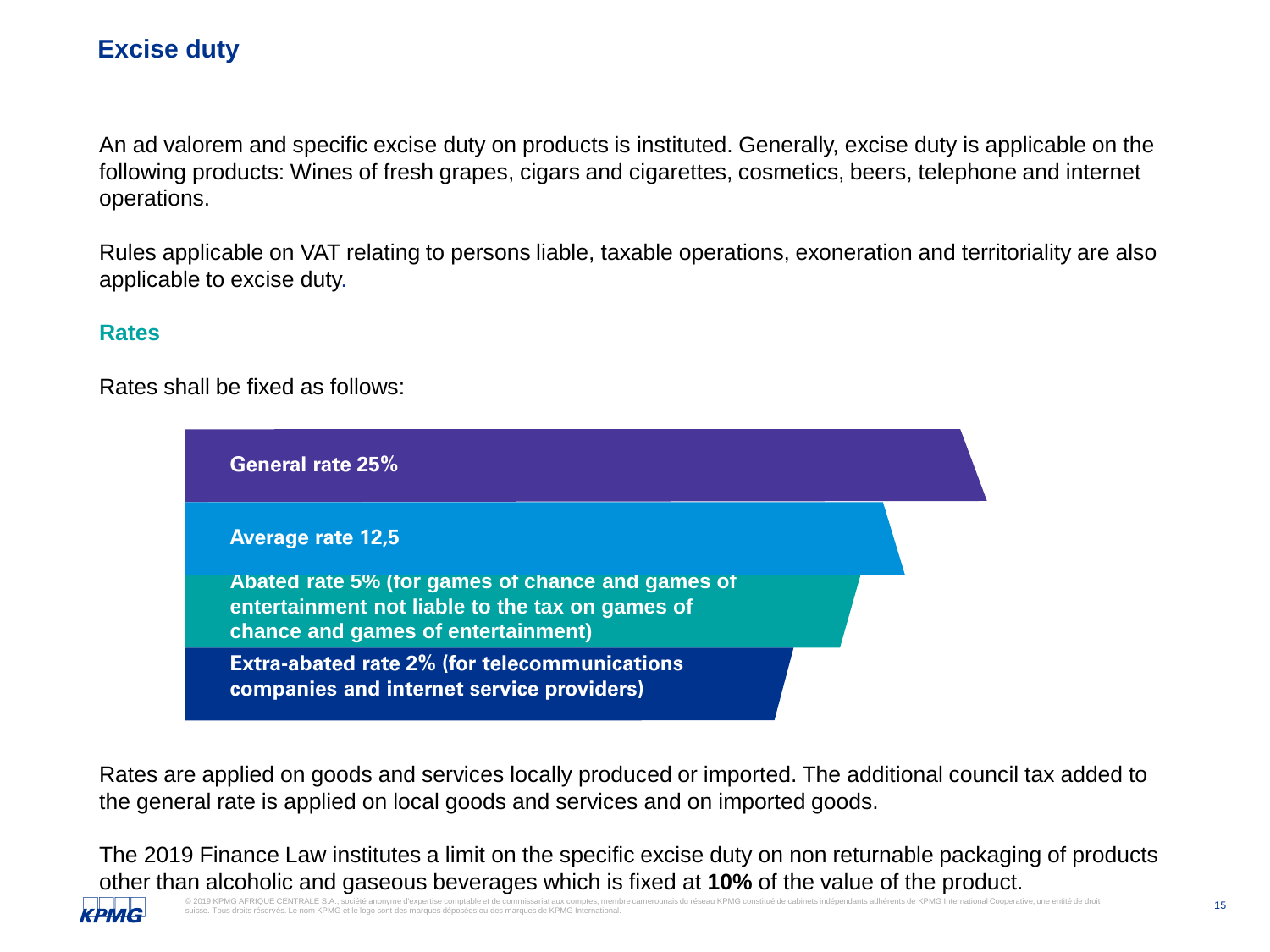# **Excise duty**

#### **Exemptions**

Some transactions which were normally supposed to be taxable are exempted by the tax code (The list is substantially restricted). Are exempted from VAT :

- o Transactions relating to international traffic : vessels used for industrial or commercial activity on the high seas, vessels and aircraft for their maintenance and refuelling;
- o The inputs of livestock and fishery products used by producers, provided that the products themselves are exempt, to avoid inconsistency (finished products are exempted while the inputs are taxable);
- o The composition, printing, import and sale of newspapers and periodicals, except proceeds from advertising;
- o Certain primary goods, « essential » pharmaceutical products, school books ;
- o Tuition and boarding fees (within the normal framework) ;
- o The social consumption brackets for the benefit of households and relating to water (up to 20m3 per month) and electricity (up to **220kw/h per month**);
- o Transactions subject to reciprocity and quotas goods and services destined for the official use of foreign diplomatic and consular missions and international organizations;
- o Sales of mining products ;
- o Interests on foreign loans;
- o Materials and equipment's used in harnessing solar and wind energy ;
- o Tests, consultations, health care, hospitalization, medical and biological analysis and the provision of prosthesis in health facilities ;
- o Control equipments used to fight against HIV/AIDS;
- o Pharmaceutical products, the inputs thereof as well as the materials and equipment used in pharmaceutical industry ;
- o Leasing transactions carried out by credit establishments for borrowers towards the acquisition of specialized agricultural equipment to be used in farming, livestock, breeding and fishing ;
- o Real estate transactions of all kinds carried out by non-professionals.

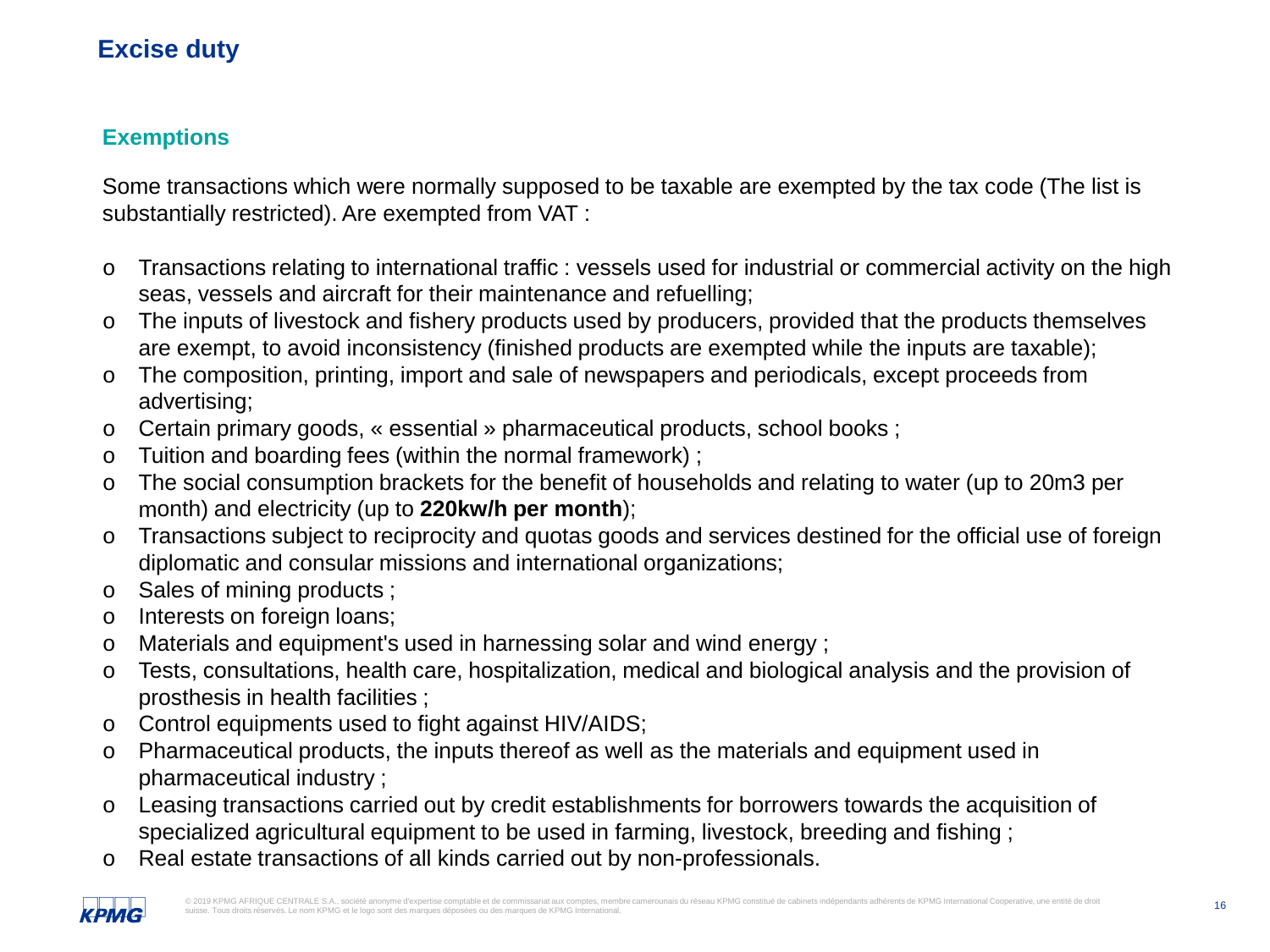As a member state of the CEMAC Customs Union, Cameroon applies the Community regulations which provide for the free movements of goods between member states. The importation of goods and merchandises from third states is subject to customs duties, except where exemptions or the suspensive customs regimes are applicable.

Customs duties are levied on the customs value of most imported goods at rates ranging from **5%** to **30%**.

### **Stamp and transfer duty**

Stamp duties in Cameroon are established independent of registration fees, on all papers to be used for civil and legal instruments and documents which may be brought before lax courts as proof. It shall be collected on the basis and in accordance with the rules laid down in the General Tax Code.

Transfer duty applies to the sale of immovable property situated in Cameroon at a rate of **10%** of the price indicated in the transfer deed. The transfer of shares and other securities are levied at the reduced rate of **2%**.

# **Accounting rules**

From an accounting perspective, like other OHADA member countries, Cameroon has adopted, since January 1998, the OHADA accounting system provided for by the OHADA Uniform Act Relating to Accounting. Under the Act, companies operating in Cameroon are required to keep their local accounts and to prepare their domestic corporate income tax returns according to the OHADA Generally Admitted Accounting Principles (GAAP).

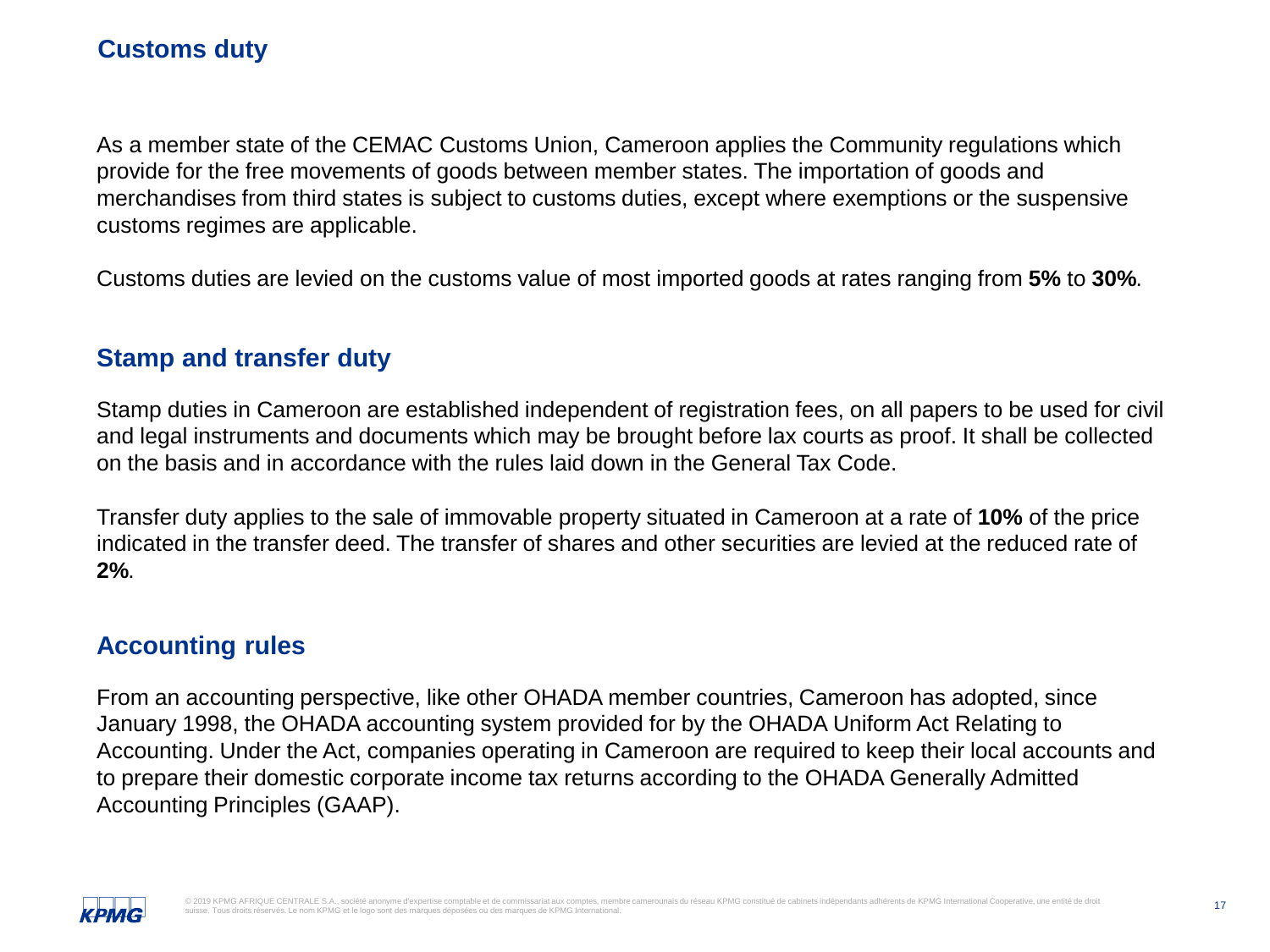

Are subject to proportional fees:

Sales of buildings or businesses **10%**

Lease, sub-lease of buildings for professional, industrial or commercial use, and lease made to companies to lodge their personnel and senior staff **10%** ;

Other residential lease **5%** or **2%** ;

Lease of moveable's **5%** ;

Transfer of shares and bonds of companies with registered offices in a CEMAC member country **2%** ;

Markets and public order signed with the State, Administrative Public institutions and companies from the public : **2%** for contracts whose value is **greater than or equal to 5 million** and **5%** for contracts whose value is **less than 5 million**, unless such contracts have most of their finances from abroad.

#### **Termination of Activity**

The sale or termination leads to immediate payment of taxes due. Within thirty **(30)** days of the sale or termination, the taxpayer must sign the declaration of taxable income until the day of the sale or termination indicating the effective date thereof and the name, company name and address of buyer.

All the provisions required for taxpayers, to pay taxes and penalties, are applicable in the case of sale, transfer, or death.

In any case the declaration must be accompanied by a full payment of the corresponding taxes.

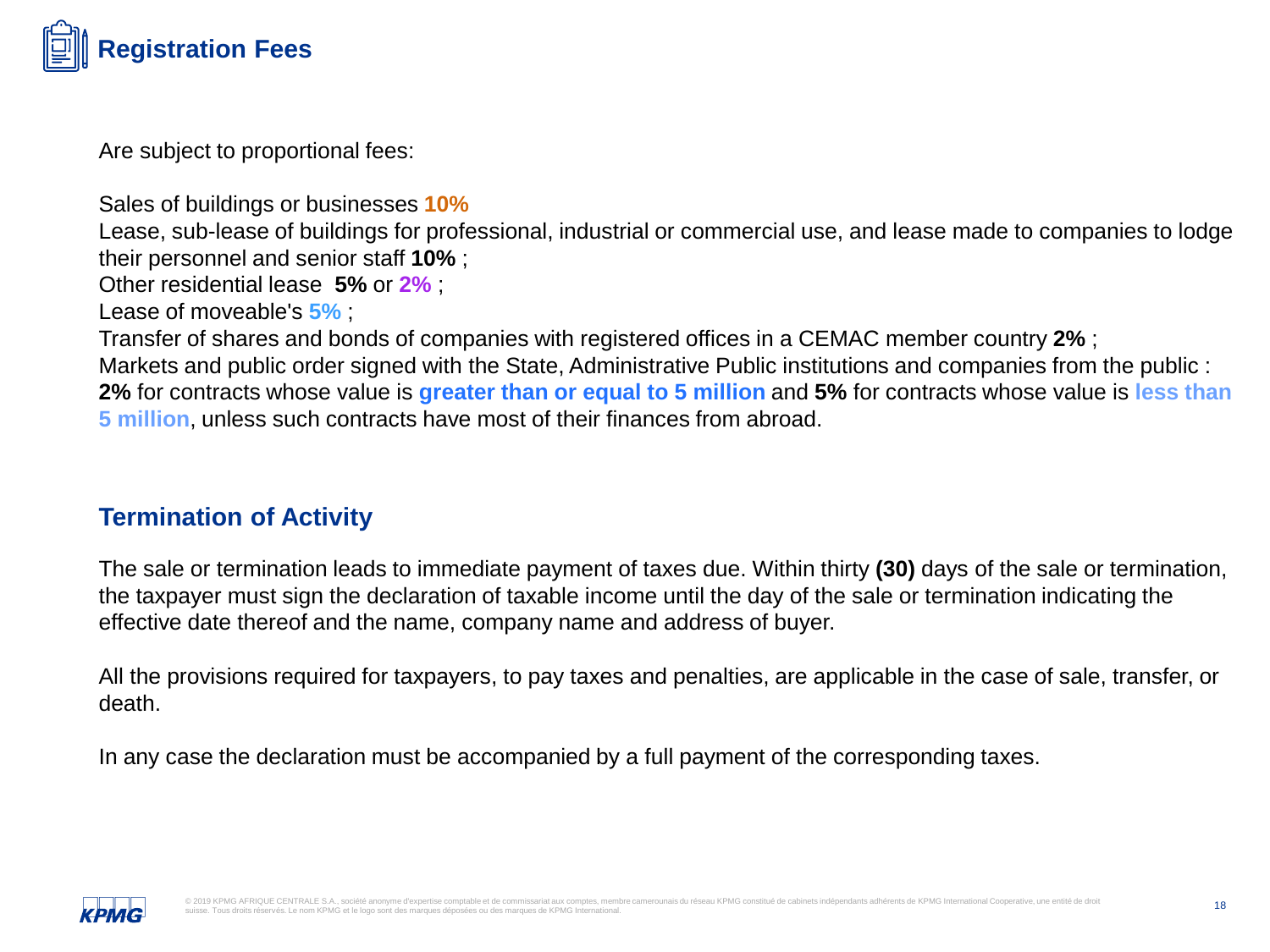No one can leave the Cameroonian territory without declaring the income earned up to the date of departure. This declaration shall be made not later than thirty **(30)** days before the demand for a passport or exit visa. It normally leads to an immediate taxation.

Passport or exit visa can only be issued on presentation of a certificate issued by the competent Tax Centre of the place of residence of the taxpayer.

Any passport or exit visa issued in violation of this provision engage the responsibility of the author and the taxpayer interested in paying taxes where recovery is delayed or compromised, without prejudice to any disciplinary sanctions for professional misconduct.

However, the departure certificate referred to above is not required for employees of Cameroonian nationality for short trips abroad.

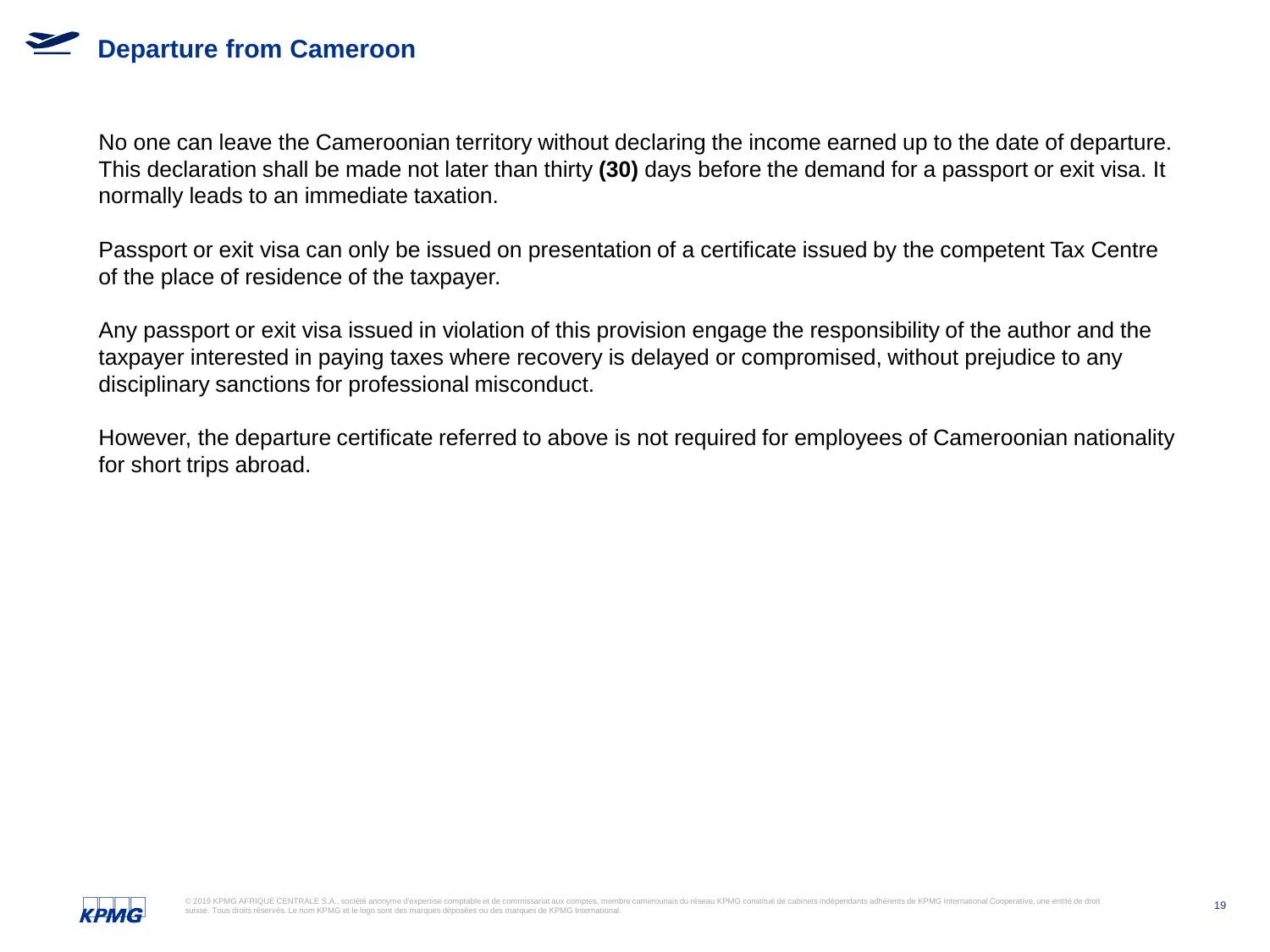

#### **Outside CEMAC**

**Tax Convention between France and Cameroon signed in 1976**

**The tax treaty between Canada and Cameroon signed in 1982**

> **The tax treaty between Switzerland and Cameroon signed in 1990**

**The tax treaty between Tunisia and Cameroon signed in 1999**

> **Tax treaty between Morocco and Cameroon in 2014**

**Tax treaty between United Arab Emirates (UAE) and Cameroon in 2017**

> **Tax treaty between South Africa and Cameroon in 2017**

**OECD Convention on Mutual Administrative Assistance in Tax Matters**

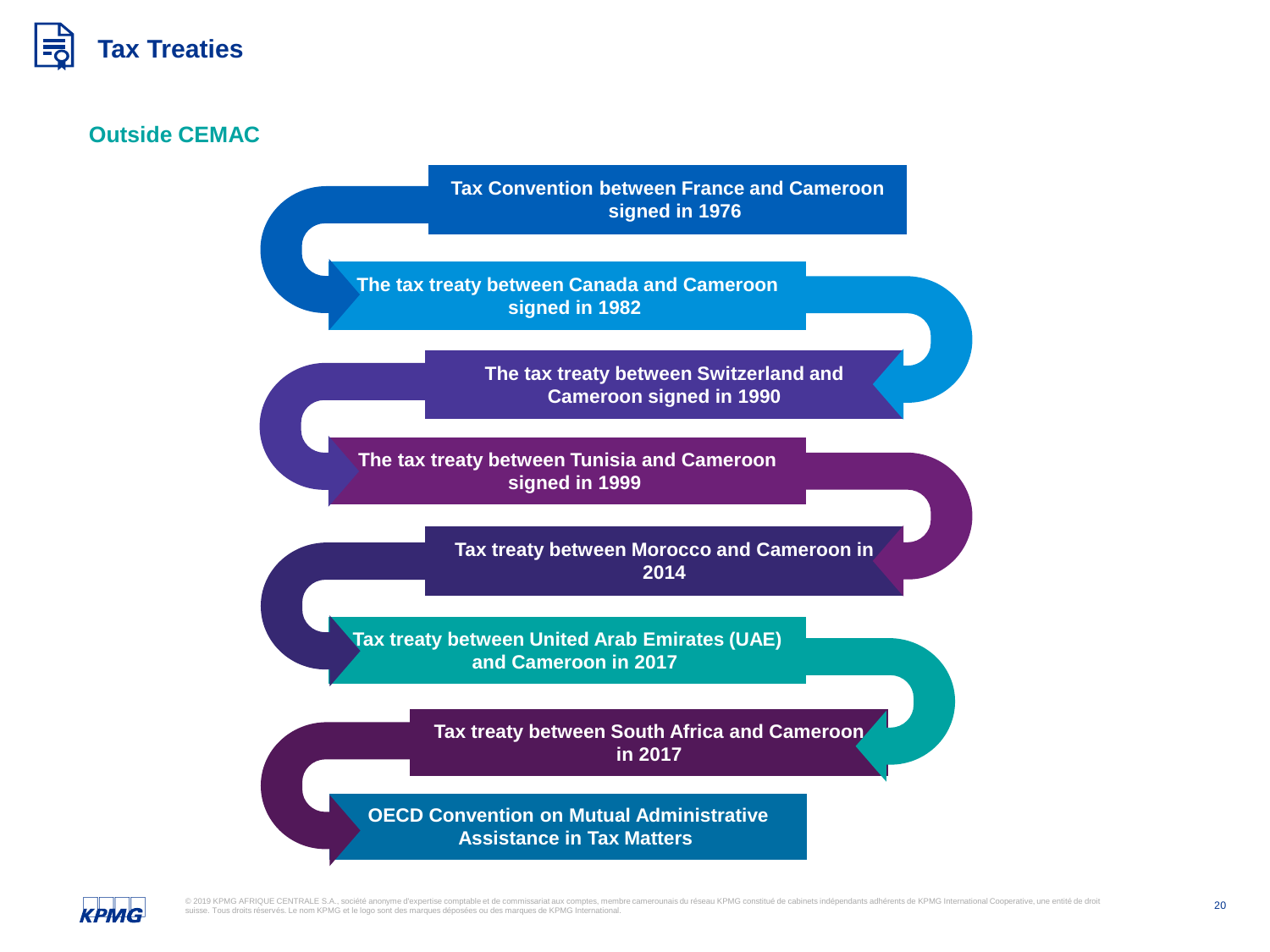

#### **Outside CEMAC**

- o **Tax Convention between France and Cameroon signed in 1976**: it aims at avoiding double taxation and establish mutual assistance rules with respect to taxes on income, taxes on real estates, registration fees and stamp duties;
- o **The tax treaty between Canada and Cameroon signed in 1982**: the aim is to avoid double taxation and prevention of tax evasion with respect to taxes on income;
- o **The tax treaty between Switzerland and Cameroon signed in 1990**: the goal here is to avoid the double taxation of income derived from the business of air transport ;
- o **The tax treaty between Tunisia and Cameroon signed in 1999:** the goal here is to avoid double taxation with respect to taxes on income.
- o **Tax treaty between Morocco and Cameroon in 2014** : the goal here is to avoid double taxation and prevent tax evasion with respect to taxes on income;
- o **Tax treaty between United Arab Emirates (UAE) and Cameroon in 2017** : the goal is to avoid double taxation with respect to taxes on income;
- o **Tax treaty between South Africa and Cameroon in 2017** : The goal is to avoid double taxation and to prevent tax evasion.
- o **OECD Convention on Mutual Administrative Assistance in Tax Matters**: the goal here is to exchange information to prevent tax evasion.

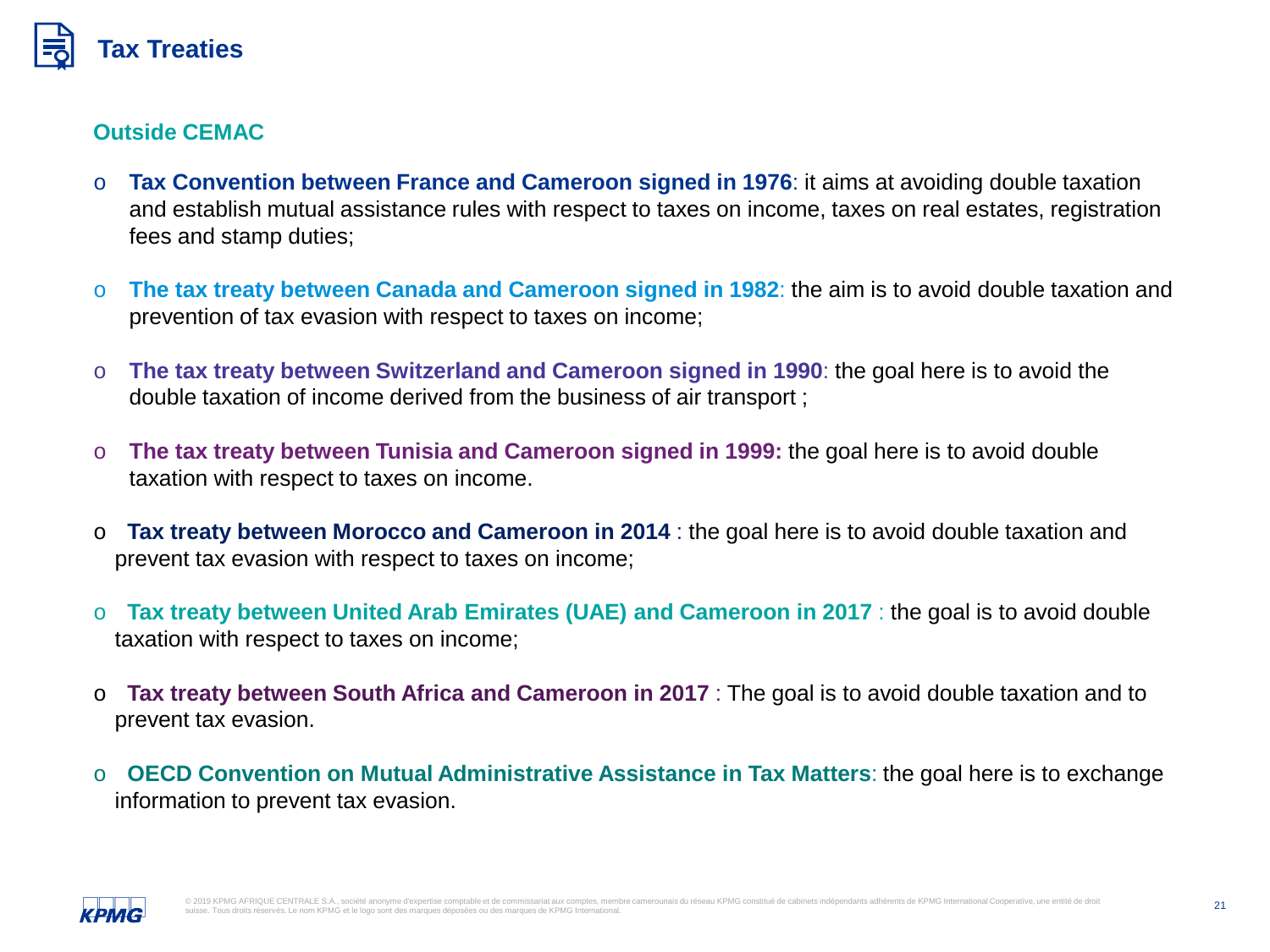

**With CEMAC** 



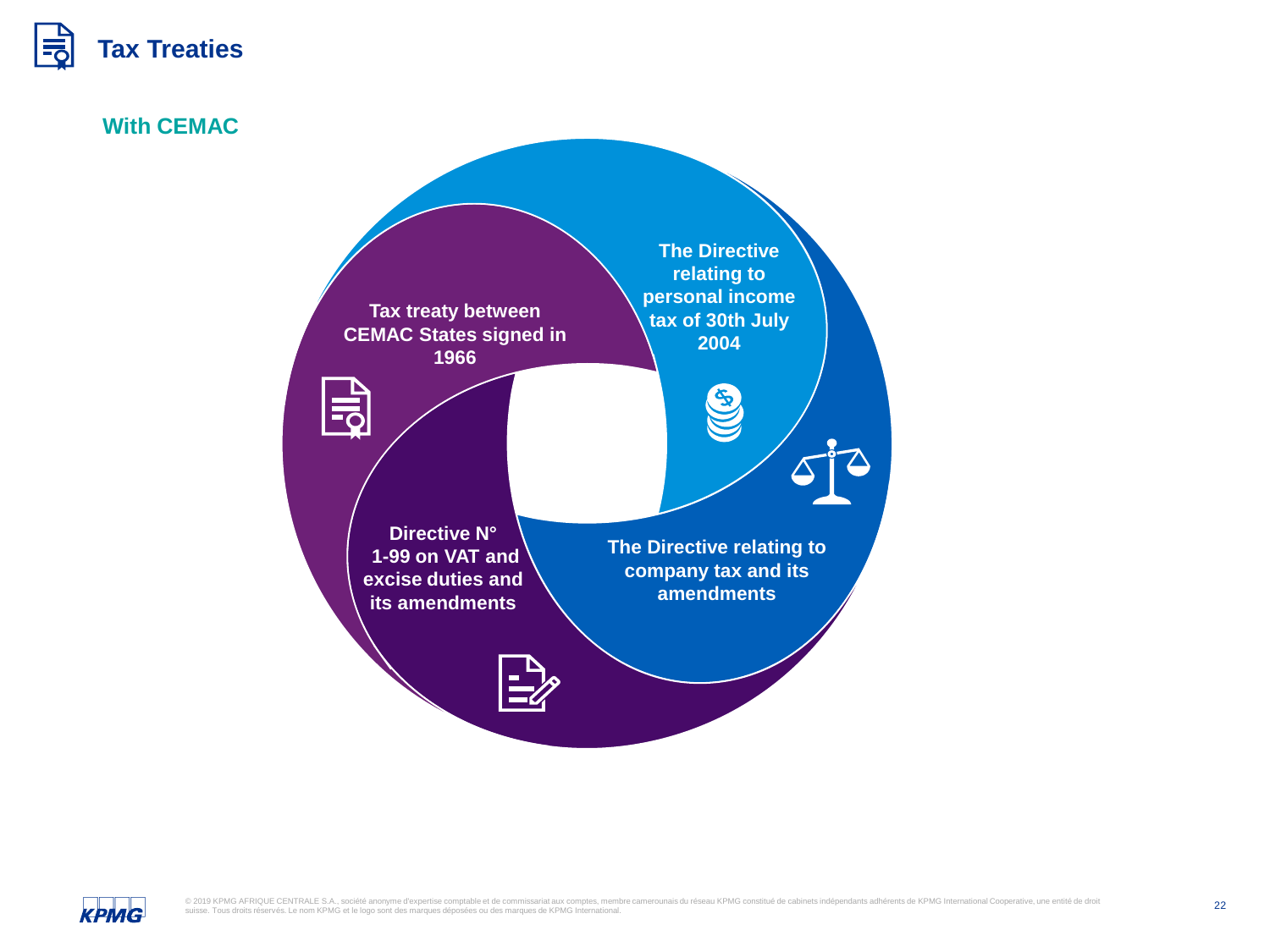

#### **With CEMAC**

**Tax treaty between CEMAC States signed in 1966** whose goal is to eliminate double taxation.

To this end, several directives have been issued to harmonize sub-regional legislation namely :

o **The Directive relating to personal income tax of 30th July 2004**, and introducing a common tax regime for Income Tax of individuals in all countries of the Community. The tax system can be complex to implement especially when an individual is active in several countries of the community: taxation in all countries where the individual is carrying out an activity.

o **The Directive relating to company tax and its amendments :** the directive has establish a harmonization of tax rules on corporate tax in all countries of the community through: the definition of deductible expenses and taxable goods, Neutralization of limitations for the deductibility of certain expenses (such as the Technical Assistance) contained in the domestic law of the CEMAC countries, the introduction of a tax bracket between **25 and 40%** for corporate income tax; the introduction of rules for transfer pricing regime, the introduction of taxation of parent / subsidiary companies.

#### o **Directive No. 1-99 on VAT and excise duties and its amendments**

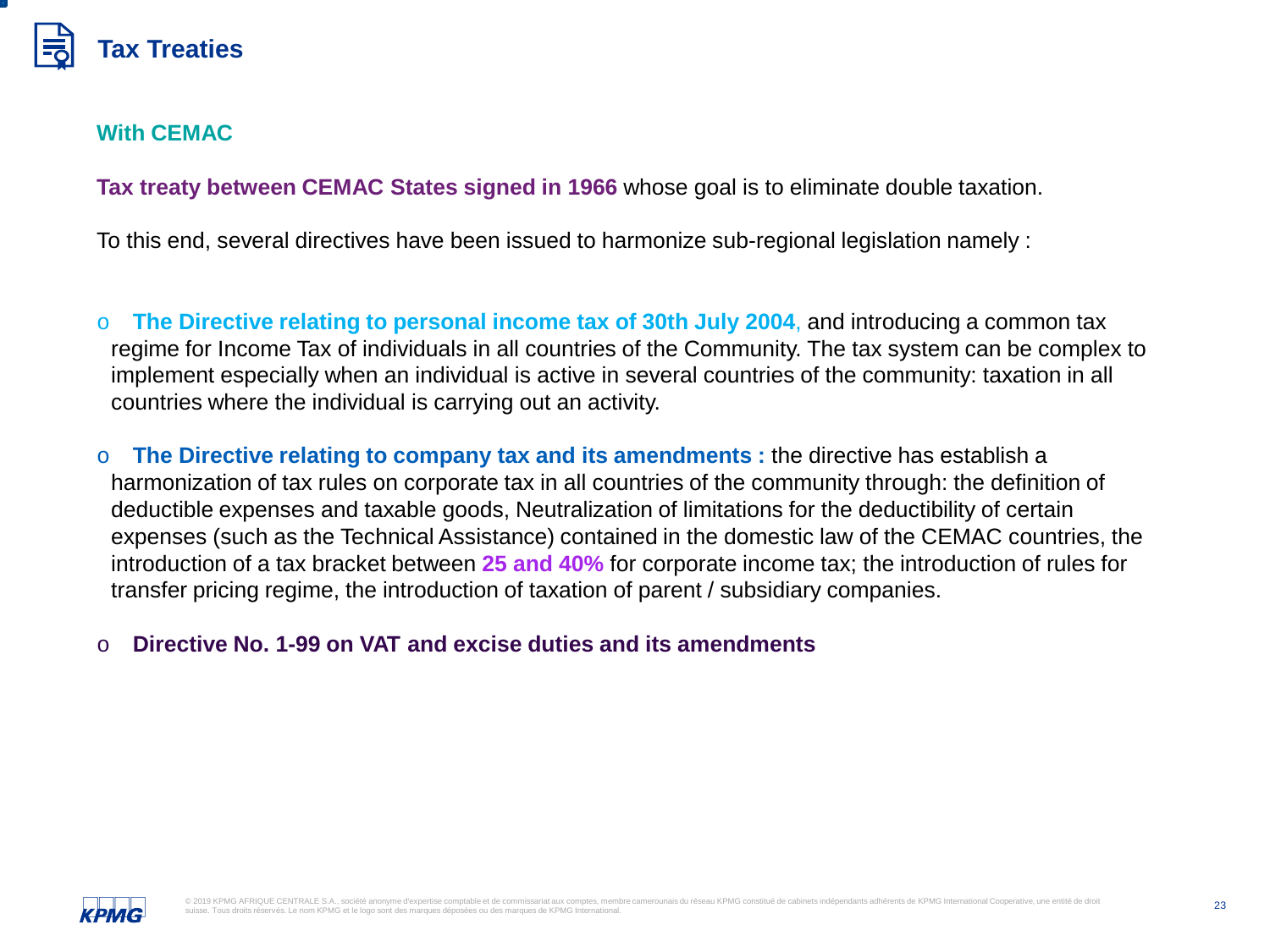Cameroon's government seeks to promote private investments. Private sector is viewed as the main driving force to economic growth and employment.

Cameroon has an agricultural-based economy with the production of this sub-sector increased by **4.1%** in 2010. Its contribution to the primary sector's growth is **3.1%**. The consolidation of agricultural production started a few years ago results from the actions carried out by the Government through several programs and projects.

The MINFI has **15 working days** within which to give his accord, while the Minister in charge of investments has three **(3)** working days to issue the Confirmation.

Import and Export activities in Cameroon are regulated by a vast array of instruments most notably the National and Regional (CEMAC) Customs Code as well as regulations by the Ministry of Trade.

Cameroon's Customs and Investment codes have eliminated several restrictions on imports and importlicensing requirements, lifted non-tariff protections, and simplified customs assessments. Cameroon has ratified the Common External Tariff Code regulating regional trade within the CEMAC zone. Cameroon operates the pre-shipment regime for imports.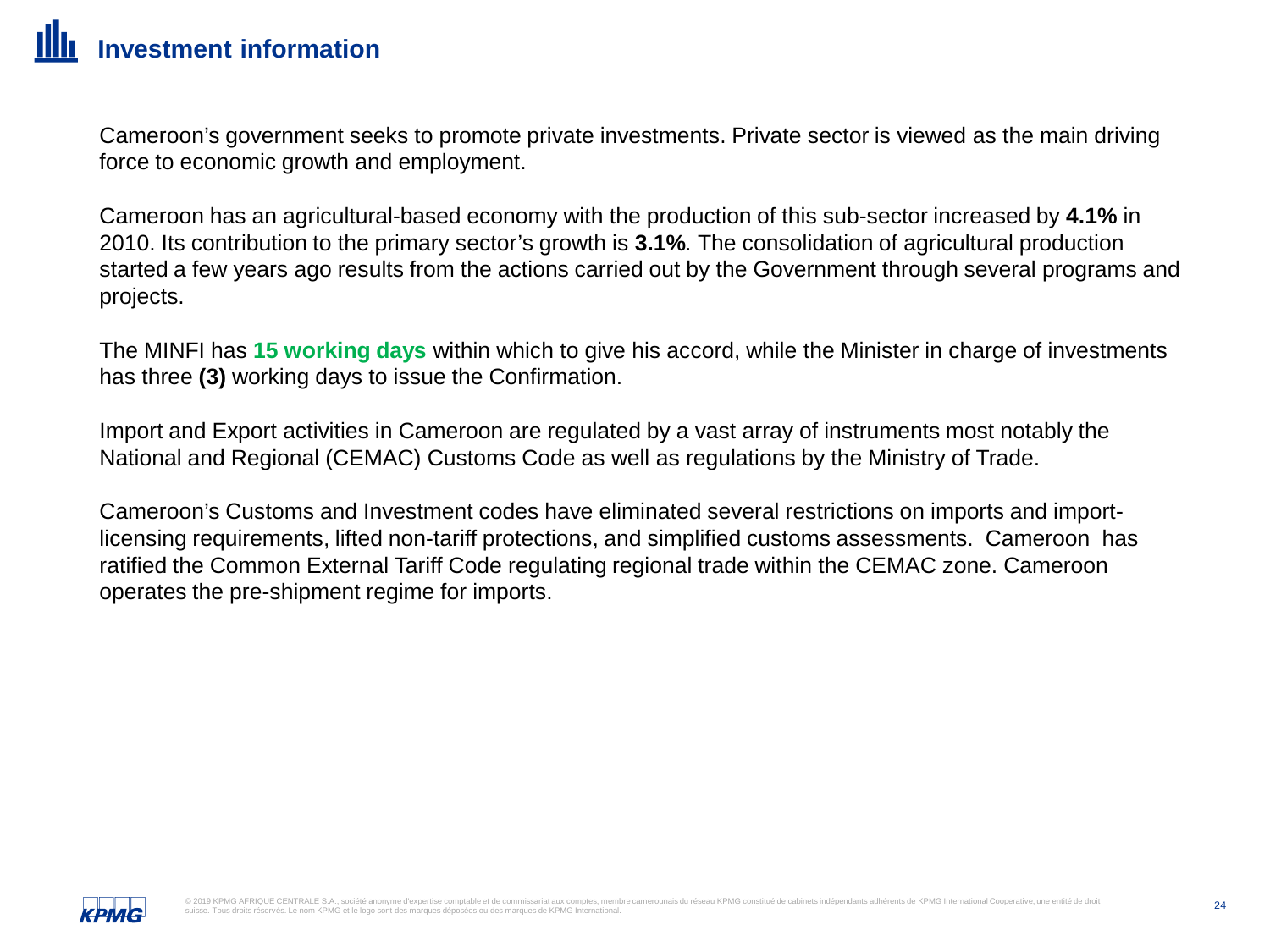The XAF is linked to the euro (€) at a current fixed exchange rate **of 1€ / 655.957 FCFA**. Transfers within the XAF zone are not restricted. Dividends out of revenue and capital on disinvestment may be remitted.

The (XAF) is currently used in **6** Central African Countries (CFA). All transfer of funds outside the CEMAC including loans obtained by resident companies abroad and the solicitation of foreign securities in the CEMAC zone, must be declared and are subject to special control measures for statistical purposes.

The CEMAC Exchange Regulations of April 29th, 2000 gives member states:

- o Freedom to open accounts in CFA francs and foreign currencies for non-residents;
- o Mandatory return of foreign direct investment exceeding **100 million CFA** to the Minister of Finance;
- o Free transfer of capital, duly earned profits, funds transfer and termination of business activity;
- o Free transfer of salary income for non-residents.

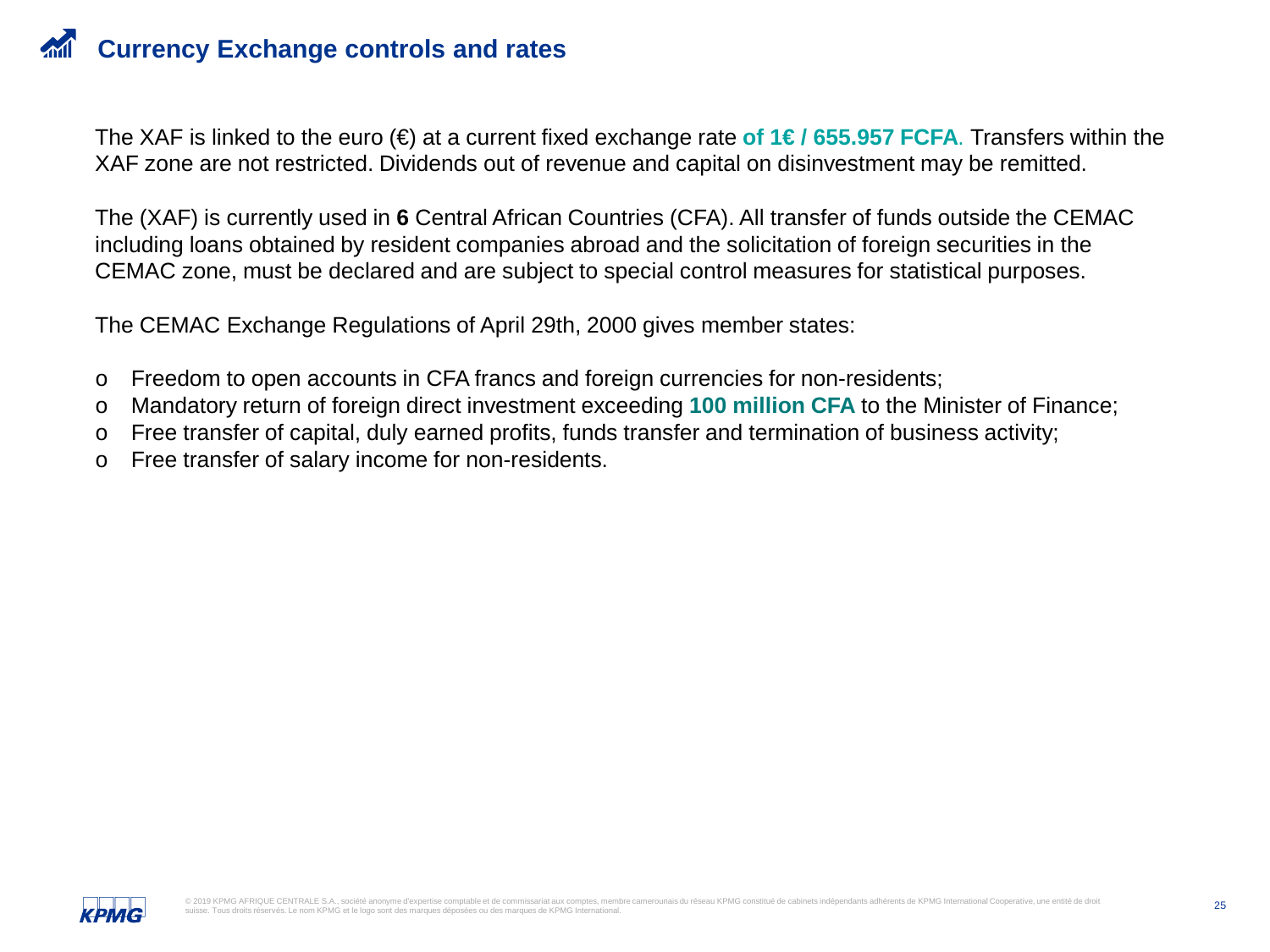Expatriates on special assignments in Cameroon for a period of less than six **(6)** months who are rendering services to a company in Cameroon and who are not employed by a Cameroonian company, shall not require a work permit.

However, when a Cameroonian company employs expatriates and if the expatriate on special assignments in Cameroon for a period exceed **185 days**, they would require work permits, which must be endorsed by the minister in charge of labor before commencement of work, which is valid for two year renewable.

# **Languages**

Cameroon official languages are French and English.

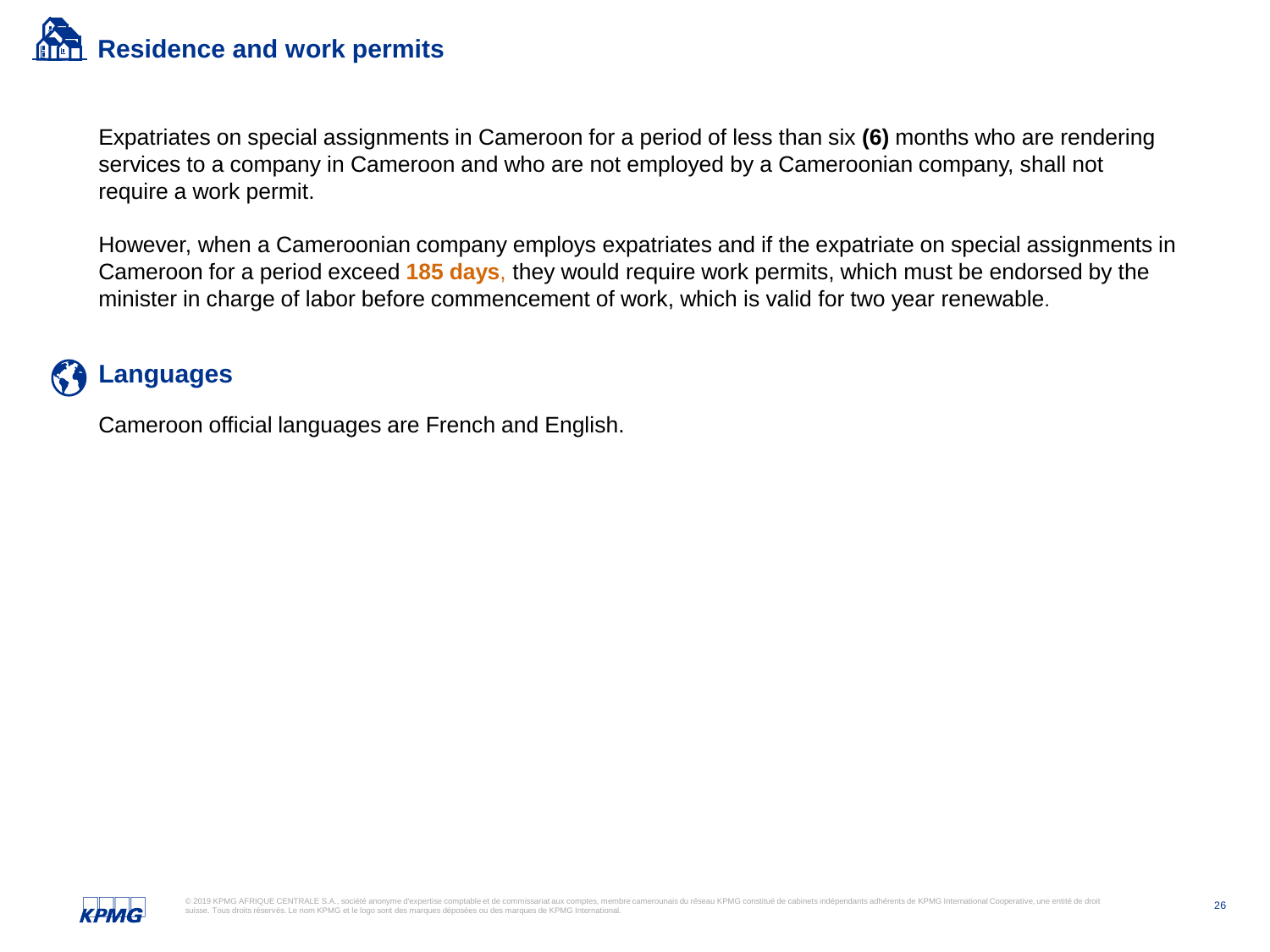



Every time the National holiday or Labour day falls on a Sunday, the day after will be a holiday.